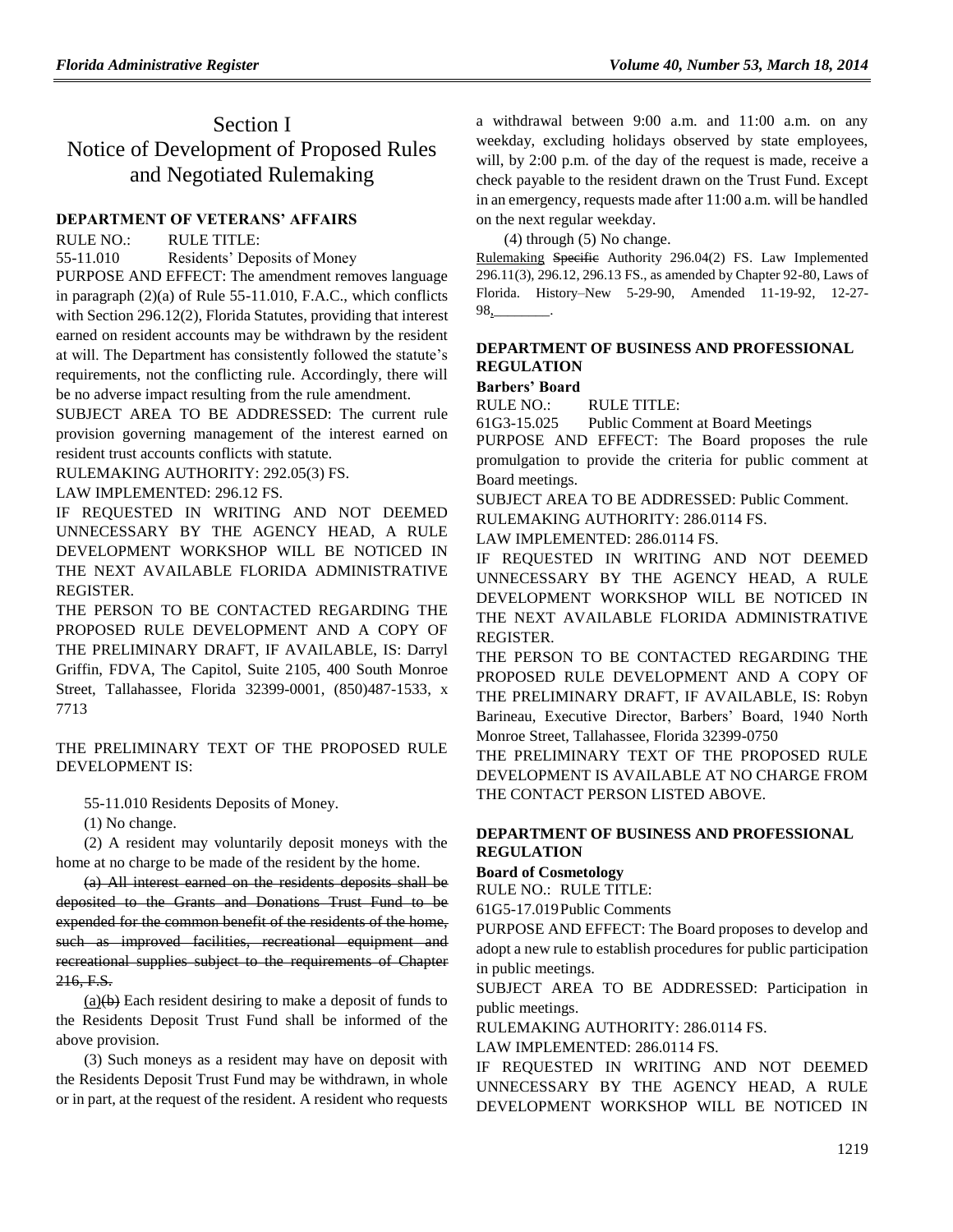THE NEXT AVAILABLE FLORIDA ADMINISTRATIVE REGISTER.

THE PERSON TO BE CONTACTED REGARDING THE PROPOSED RULE DEVELOPMENT AND A COPY OF THE PRELIMINARY DRAFT, IF AVAILABLE, IS: Robyn Barineau, Executive Director, Board of Cosmetology, 1940 North Monroe Street, Tallahassee, Florida 32399-0783

THE PRELIMINARY TEXT OF THE PROPOSED RULE DEVELOPMENT IS AVAILABLE AT NO CHARGE FROM THE CONTACT PERSON LISTED ABOVE.

## **[DEPARTMENT OF BUSINESS AND PROFESSIONAL](https://www.flrules.org/gateway/department.asp?id=61)  [REGULATION](https://www.flrules.org/gateway/department.asp?id=61)**

### **[Board of Professional Engineers](https://www.flrules.org/gateway/organization.asp?id=267)**

RULE NO.: RULE TITLE:

[61G15-24.001](https://www.flrules.org/gateway/ruleNo.asp?id=61G15-24.001) Schedule of Fees

PURPOSE AND EFFECT: The Board proposes the rule amendment to delete the \$25.00 licensure verification fee.

SUBJECT AREA TO BE ADDRESSED: Verification fee.

RULEMAKING AUTHORITY: [455.213,](https://www.flrules.org/gateway/statute.asp?id=455.213) [455.217\(3\),](https://www.flrules.org/gateway/statute.asp?id=%20455.217(3)) [455.219,](https://www.flrules.org/gateway/statute.asp?id=%20455.219) [455.271,](https://www.flrules.org/gateway/statute.asp?id=%20455.271) [471.011,](https://www.flrules.org/gateway/statute.asp?id=%20471.011) [471.019 FS.](https://www.flrules.org/gateway/statute.asp?id=%20471.019%20FS.)

LAW IMPLEMENTED: [119.07\(1\)\(a\),](https://www.flrules.org/gateway/statute.asp?id=119.07(1)(a)) [455.217\(3\),](https://www.flrules.org/gateway/statute.asp?id=%20455.217(3)) (7), [471.011,](https://www.flrules.org/gateway/statute.asp?id=%20471.011) [471.019 FS.](https://www.flrules.org/gateway/statute.asp?id=%20471.019%20FS.)

IF REQUESTED IN WRITING AND NOT DEEMED UNNECESSARY BY THE AGENCY HEAD, A RULE DEVELOPMENT WORKSHOP WILL BE NOTICED IN THE NEXT AVAILABLE FLORIDA ADMINISTRATIVE REGISTER.

THE PERSON TO BE CONTACTED REGARDING THE PROPOSED RULE DEVELOPMENT AND A COPY OF THE PRELIMINARY DRAFT, IF AVAILABLE, IS: Zana Raybon, Executive Director, Board of Professional Engineers, 2639 North Monroe Street, Suite B-112, Tallahassee, Florida 32303

THE PRELIMINARY TEXT OF THE PROPOSED RULE DEVELOPMENT IS AVAILABLE AT NO CHARGE FROM THE CONTACT PERSON LISTED ABOVE.

### **[DEPARTMENT OF BUSINESS AND PROFESSIONAL](https://www.flrules.org/gateway/department.asp?id=61)  [REGULATION](https://www.flrules.org/gateway/department.asp?id=61)**

## **[Board of Professional Engineers](https://www.flrules.org/gateway/organization.asp?id=267)**

RULE NO.: RULE TITLE:

[61G15-32.004](https://www.flrules.org/gateway/ruleNo.asp?id=61G15-32.004) Design of Water Based Fire Protection Systems

PURPOSE AND EFFECT: The Board proposes the rule amendment to add new language clarifying the information required to ensure minimum design quality of Fire Protection System Engineering Documents.

SUBJECT AREA TO BE ADDRESSED: Fire protection system engineering documents.

RULEMAKING AUTHORITY: [471.008,](https://www.flrules.org/gateway/statute.asp?id=471.008) [471.033\(2\) FS.](https://www.flrules.org/gateway/statute.asp?id=%20471.033(2)%20FS.) LAW IMPLEMENTED: [471.005\(7\),](https://www.flrules.org/gateway/statute.asp?id=471.005(7)) [471.033\(2\) FS.](https://www.flrules.org/gateway/statute.asp?id=%20471.033(2)%20FS.)

IF REQUESTED IN WRITING AND NOT DEEMED UNNECESSARY BY THE AGENCY HEAD, A RULE DEVELOPMENT WORKSHOP WILL BE NOTICED IN THE NEXT AVAILABLE FLORIDA ADMINISTRATIVE REGISTER.

THE PERSON TO BE CONTACTED REGARDING THE PROPOSED RULE DEVELOPMENT AND A COPY OF THE PRELIMINARY DRAFT, IF AVAILABLE, IS: Zana Raybon, Executive Director, Board of Professional Engineers, 2639 North Monroe Street, Suite B-112, Tallahassee, Florida 32303

THE PRELIMINARY TEXT OF THE PROPOSED RULE DEVELOPMENT IS AVAILABLE AT NO CHARGE FROM THE CONTACT PERSON LISTED ABOVE.

#### **[DEPARTMENT OF BUSINESS AND PROFESSIONAL](https://www.flrules.org/gateway/department.asp?id=61)  [REGULATION](https://www.flrules.org/gateway/department.asp?id=61)**

### **[Board of Professional Engineers](https://www.flrules.org/gateway/organization.asp?id=267)**

RULE NO.: RULE TITLE:

[61G15-37.001](https://www.flrules.org/gateway/ruleNo.asp?id=61G15-37.001) Performance Standards and Measurable **Outcomes** 

PURPOSE AND EFFECT: The Board proposes the rule amendment to modify the language to clarify procedures for performance standards and measurable outcomes.

SUBJECT AREA TO BE ADDRESSED: Performance standards and measurable outcomes.

RULEMAKING AUTHORITY: [471.038\(3\)\(n\) FS.](https://www.flrules.org/gateway/statute.asp?id=471.038(3)(n)%20FS.)

LAW IMPLEMENTED: [471.038\(3\)\(m\) FS.](https://www.flrules.org/gateway/statute.asp?id=471.038(m)%20FS.)

IF REQUESTED IN WRITING AND NOT DEEMED UNNECESSARY BY THE AGENCY HEAD, A RULE DEVELOPMENT WORKSHOP WILL BE NOTICED IN THE NEXT AVAILABLE FLORIDA ADMINISTRATIVE REGISTER.

THE PERSON TO BE CONTACTED REGARDING THE PROPOSED RULE DEVELOPMENT AND A COPY OF THE PRELIMINARY DRAFT, IF AVAILABLE, IS: Zana Raybon, Executive Director, Board of Professional Engineers, 2639 North Monroe Street, Suite B-112, Tallahassee, Florida 32303

THE PRELIMINARY TEXT OF THE PROPOSED RULE DEVELOPMENT IS AVAILABLE AT NO CHARGE FROM THE CONTACT PERSON LISTED ABOVE.

## **[DEPARTMENT OF FINANCIAL SERVICES](https://www.flrules.org/gateway/department.asp?id=69)**

**OIR – [Insurance Regulation](https://www.flrules.org/gateway/organization.asp?id=520)**

| RULE NOS.:  | <b>RULE TITLES:</b>                  |
|-------------|--------------------------------------|
| 690-144.005 | <b>Credit for Reinsurance</b>        |
| 690-144.007 | Credit for Reinsurance From Eligible |
|             | Reinsurers                           |

PURPOSE AND EFFECT: To amend the rules in order to conform to the National Association of Insurance Commissioners (NAIC) model laws for accreditation purposes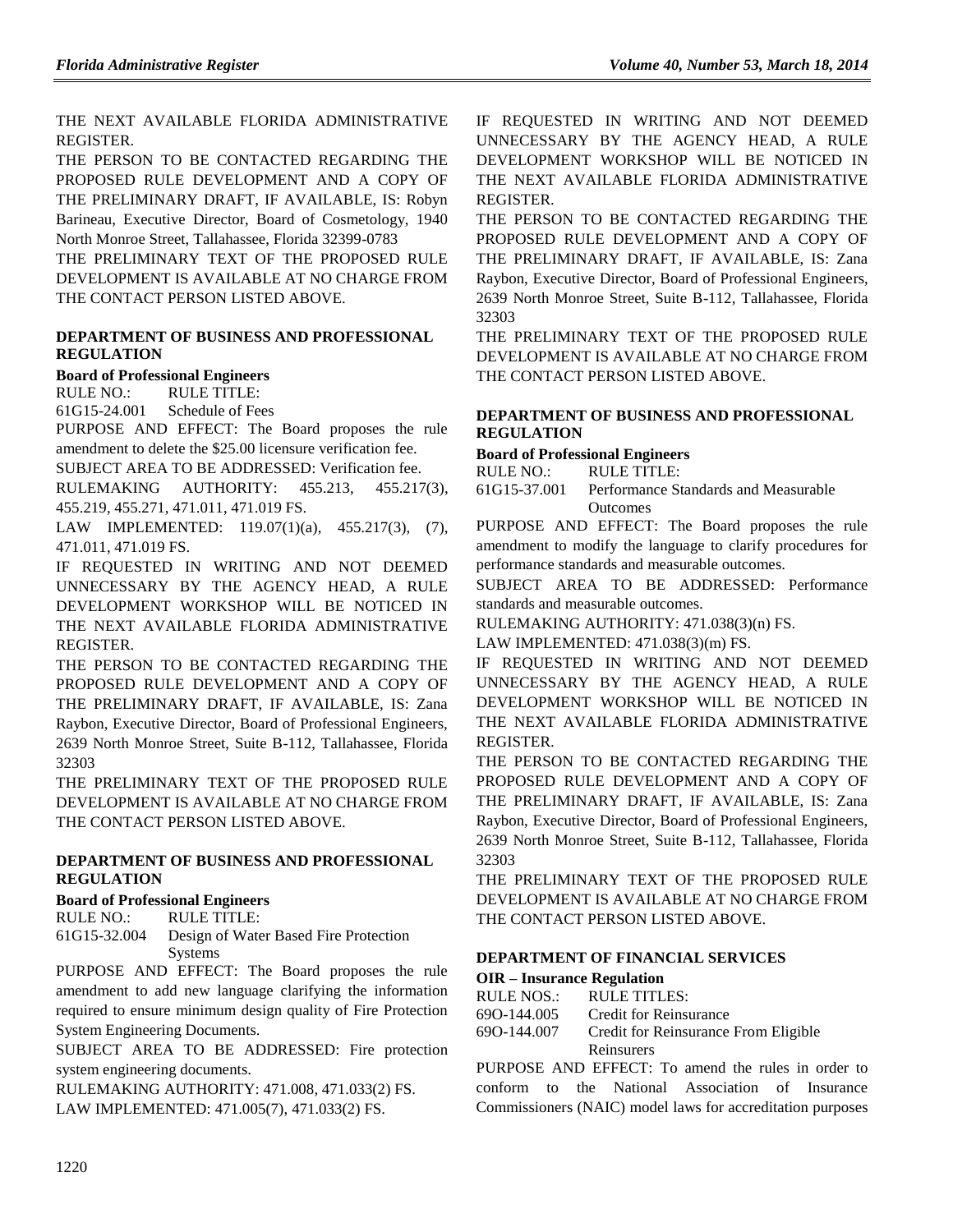and to provide consistency among regulatory jurisdictions as to the manner in which reinsurers are granted the status of "certified reinsurer" (currently termed "eligible reinsurer" in the rule) and the manner in which Florida domestic insurance companies can apply credit for reinsurance from these entities. The amendments pertain to a requirement that ceding insurers notify the Office in the event that reinsurance recoverables or reinsurance ceded exceeds a certain amount; the filing requirements for certified reinsurers; the factors to be considered in the evaluation and rating of certified reinsurers; the method by which a jurisdiction is determined to be qualified; the circumstances under which the Commissioner may suspend, revoke, or otherwise revoke a certified reinsurer's certification; and the effect of a rating downgrade, rating upgrade, or revocation of the certification of a certified reinsurer.

SUBJECT AREA TO BE ADDRESSED: Regulation of credit for reinsurance.

RULEMAKING AUTHORITY: [624.308,](https://www.flrules.org/gateway/statute.asp?id=624.308) [624.610\(14\) FS.](https://www.flrules.org/gateway/statute.asp?id=%20624.610(14))

LAW IMPLEMENTED: [624.307\(1\),](https://www.flrules.org/gateway/statute.asp?id=624.307(1)) [624.610 FS.](https://www.flrules.org/gateway/statute.asp?id=%20624.610)

IF REQUESTED IN WRITING AND NOT DEEMED UNNECESSARY BY THE AGENCY HEAD, A RULE DEVELOPMENT WORKSHOP WILL BE HELD AT THE DATE, TIME AND PLACE SHOWN BELOW:

DATE AND TIME: April 2, 2014, 9:30 a.m.

PLACE: 116 Larson Building, 200 East Gaines Street, Tallahassee, Florida.

Pursuant to the provisions of the Americans with Disabilities Act, any person requiring special accommodations to participate in this workshop/meeting is asked to advise the agency at least 5 days before the workshop/meeting by contacting: David Altmaier, Office of Insurance Regulation, Email: David.Altmaier@floir.com. If you are hearing or speech impaired, please contact the agency using the Florida Relay Service, 1(800)955-8771 (TDD) or 1(800)955-8770 (Voice).

THE PERSON TO BE CONTACTED REGARDING THE PROPOSED RULE DEVELOPMENT AND A COPY OF THE PRELIMINARY DRAFT, IF AVAILABLE, IS: David Altmaier, Office of Insurance Regulation, E-mail: David.Altmaier@floir.com

THE PRELIMINARY TEXT OF THE PROPOSED RULE DEVELOPMENT IS AVAILABLE AT NO CHARGE FROM THE CONTACT PERSON LISTED ABOVE.

> Section II Proposed Rules

> > NONE

# Section III Notice of Changes, Corrections and Withdrawals

## **[DEPARTMENT OF HIGHWAY SAFETY AND MOTOR](https://www.flrules.org/gateway/department.asp?id=15)  [VEHICLES](https://www.flrules.org/gateway/department.asp?id=15)**

## **[Division of Motor Vehicles](https://www.flrules.org/gateway/organization.asp?id=42)**

| <b>RULE NOS.:</b> | <b>RULE TITLES:</b>                             |
|-------------------|-------------------------------------------------|
| 15C-20.001        | Derelict Motor Vehicle Electronic               |
|                   | Application and Notification                    |
| 15C-20.002        | Secondary Metals Recycler and Salvage           |
|                   | Motor Vehicle Dealer Participation              |
|                   | Requirements                                    |
| 15C-20.003        | Electronic Notification System Vendors;         |
|                   | Certification; Requirements                     |
| 15C-20.004        | <b>Electronic System Procedure Requirements</b> |
| 15C-20.005        | <b>Derelict Motor Vehicles</b>                  |
| 15C-20.006        | Derelict Motor Vehicle Certificates             |
| 15C-20.007        | Electronic Application for Derelict Motor       |
|                   | <b>Vehicle Certificates</b>                     |
| 15C-20.008        | Enforcement/Compliance                          |
|                   | NOTICE OF WITHDRAWAL                            |
|                   |                                                 |

Notice is hereby given that the above rule, as noticed in Vol. 38, No. 18, May 4, 2012 issue of the Florida Administrative Register has been withdrawn.

## **[AGENCY FOR HEALTH CARE ADMINISTRATION](https://www.flrules.org/gateway/department.asp?id=59) [Medicaid](https://www.flrules.org/gateway/organization.asp?id=192)**

| RULE NO.: | RULE TITLE:                  |
|-----------|------------------------------|
| 59G-4.030 | <b>Birth Center Services</b> |
|           | NOTICE OF CHANGE             |

Notice is hereby given that the following changes have been made to the proposed rule in accordance with subparagraph 120.54(3)(d)1., F.S., published in Vol. 40, No. 4, January 7, 2014 issue of the Florida Administrative Register.

The following changes have been made to the Florida Medicaid Birth Center and Licensed Midwife Services Coverage and Limitations Handbook.

Page 2-10 Labor Management Services

This section now reads:

Medicaid reimburses birth centers for labor management for recipients who labor at the birth center or at home and are then transferred to the hospital for delivery.

Page 2-10 Delivery Services

The sixth bullet is deleted.

Page 2-11 Postpartum Documentation

The second bullet is deleted.

Page 3-3, a new label and information block is added to the top

of the page and will read:

Labor Management Services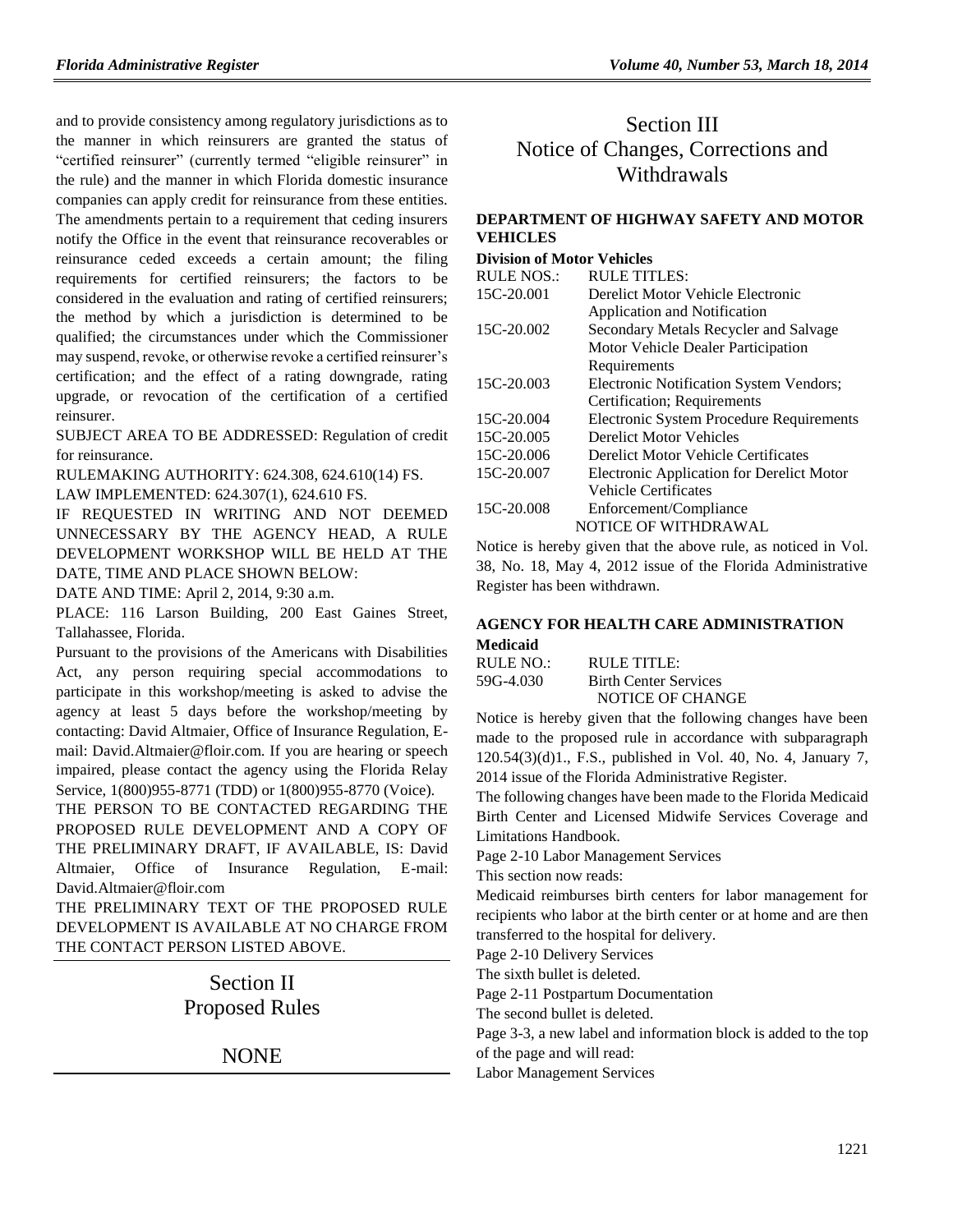Birth centers must bill S4005 for the facility labor management fee when labor management services do not result in a delivery. Practitioners must bill 99354 and 99355 for the professional labor management fee when labor management services do not result in a delivery in the birth center or at home.

Page 3-3 Post-delivery Services

A second paragraph is added and reads:

Birth centers must not bill 59409 TC when the delivery occurs at another place of service.

#### **[DEPARTMENT OF BUSINESS AND PROFESSIONAL](https://www.flrules.org/gateway/department.asp?id=61)  [REGULATION](https://www.flrules.org/gateway/department.asp?id=61)**

#### **[Board of Professional Engineers](https://www.flrules.org/gateway/organization.asp?id=267)**

RULE NO.: RULE TITLE: [61G15-19.0071](https://www.flrules.org/gateway/ruleNo.asp?id=61G15-19.0071) Citations

NOTICE OF WITHDRAWAL

Notice is hereby given that the above rule, as noticed in Vol. 39, No. 189, September 27, 2013 issue of the Florida Administrative Register has been withdrawn.

#### **[DEPARTMENT OF BUSINESS AND PROFESSIONAL](https://www.flrules.org/gateway/department.asp?id=61)  [REGULATION](https://www.flrules.org/gateway/department.asp?id=61)**

#### **[Board of Professional Engineers](https://www.flrules.org/gateway/organization.asp?id=267)**

RULE NO.: RULE TITLE: [61G15-20.0010](https://www.flrules.org/gateway/ruleNo.asp?id=61G15-20.0010) Application for Licensure by Examination NOTICE OF CHANGE

Notice is hereby given that the following changes have been made to the proposed rule in accordance with subparagraph 120.54(3)(d)1., F.S., published in Vol. 39, No. 167, August 27, 2013 issue of the Florida Administrative Register.

The changes are in response to concerns by the Joint Administrative Procedures Committee in a letter dated September 4, 2013.

Form FBPE/001 (Rev 6/13) Checklist page one: the affirmation and notarization requirement has been removed.

The checklist page one has been changed to more clearly reflect the correct fees that are being assessed.

Laws and Rules page VI: a comment advising that the provision of the email address makes it public record will be added to the application.

Application page one: the request for the applicant's place of birth and gender has been removed.

Request for an email address: a comment advising that the provision of the email address makes it public record has been added to this page.

The affirmation and notarization requirement has been removed from this page.

Application page six: reference to citation Section 455.213(1), Florida Statutes, will be added to all sections of the application as the basis in law for requesting the social security.

Application pages seven and eight will amend the typographical error to "Applicants Signature" to read as "Applicant's Signature."

Form FBPE/003 (Rev 6/13) Study Guide page 3: a comment advising that the provision of the email address makes it public record will be added to this page.

Application page one: the request for the applicant's place of birth and gender has been removed.

Application page two: the affirmation and notarization requirement has been removed.

Application pages three and four: reference to citation Section 455.213(1), Florida Statutes, will be added to all sections of the application as the basis in law for requesting the social security. Form FBPE/004 (rev 6/13) page two: the request for the applicant's place of birth and gender has been removed.

Page three: the affirmation and notarization requirement has been removed.

Page four: reference to citation Section 455.213(1), Florida Statutes, will be added to all sections of the application as the basis in law for requesting the social security.

THE PERSON TO BE CONTACTED REGARDING THE PROPOSED RULE IS: Zana Raybon, Executive Director, Board of Professional Engineers, 2507 Callaway Road, Suite 200, Tallahassee, Florida 32303-5268

#### **[DEPARTMENT OF BUSINESS AND PROFESSIONAL](https://www.flrules.org/gateway/department.asp?id=61) [REGULATION](https://www.flrules.org/gateway/department.asp?id=61)**

#### **[Board of Professional Engineers](https://www.flrules.org/gateway/organization.asp?id=267)**

RULE NO.: RULE TITLE:

[61G15-20.0015](https://www.flrules.org/gateway/ruleNo.asp?id=61G15-20.0015) Application for Licensure by Endorsement NOTICE OF CHANGE

Notice is hereby given that the following changes have been made to the proposed rule in accordance with subparagraph 120.54(3)(d)1., F.S., published in Vol. 39, No. 167, August 27, 2013 issue of the Florida Administrative Register.

The changes are in response to concerns by the Joint Administrative Procedures Committee in a letter dated September 4, 2013.

Form FBPE/002 (Rev 6/13) Checklist page II: the affirmation and notarization requirement has been removed.

The checklist page II has been changed to more clearly reflect the correct fees that are being assessed.

A comment advising that the provision of the email address makes it public record will be added to this page.

Application page one: has been changed to more clearly reflect the correct fees that are being assessed.

Request for an email address: a comment advising that the provision of the email address makes it public record has been added to this page.

The request for the applicant's place of birth and gender has been removed from this page.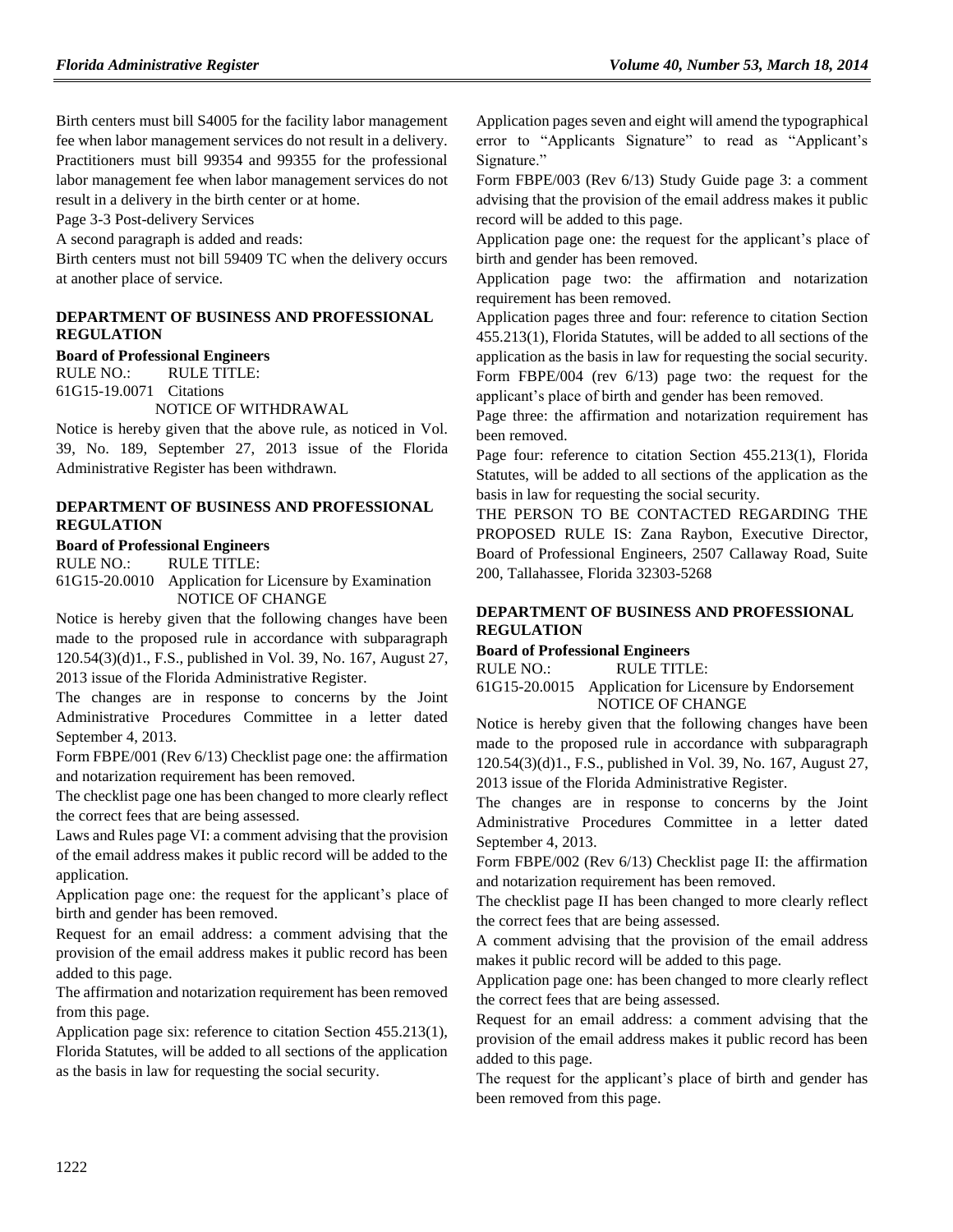Application page three: the affirmation and notarization requirement has been removed from this page.

Application page six: reference to citation Section 455.213(1), Florida Statutes, will be added to all sections of the application as the basis in law for requesting the social security.

Application pages seven and eight will amend the typographical error to "Applicants Signature" to read as "Applicant's Signature."

THE PERSON TO BE CONTACTED REGARDING THE PROPOSED RULE IS: Zana Raybon, Executive Director, Board of Professional Engineers, 2507 Callaway Road, Suite 200, Tallahassee, Florida 32303-5268

## **[DEPARTMENT OF BUSINESS AND PROFESSIONAL](https://www.flrules.org/gateway/department.asp?id=61)  [REGULATION](https://www.flrules.org/gateway/department.asp?id=61)**

**[Board of Professional Engineers](https://www.flrules.org/gateway/organization.asp?id=267)**

RULE NO.: RULE TITLE: [61G15-35.003](https://www.flrules.org/gateway/ruleNo.asp?id=61G15-35.003) Qualification Program for Special Inspectors of Threshold Buildings NOTICE OF CHANGE

Notice is hereby given that the following changes have been made to the proposed rule in accordance with subparagraph 120.54(3)(d)1., F.S., published in Vol. 39, No. 167, August 27, 2013 issue of the Florida Administrative Register.

The changes are in response to concerns by the Joint Administrative Procedures Committee in a letter dated September 4, 2013.

61G15-35.003(2)(a) shall read as: "The instructions and "Application for Special Inspector Certification," Form FBPE/TBI/006 (06/13 08/00) are is hereby incorporated by reference into the rule., effective 4-19-01, "Special Inspector Application and Instructions". Copies of Form FBPE/TBI/006(06/13 08/00) may be obtained……."

Instructions on page II of FORM FBPE/TBI/006, "Application for Special Inspector Certification (06/13 08/00)," have been revised so to comply with the provision of section 553.79, Florida Statues.

Instructions page III: the citation to "Section 553.71(7), Florida Statutes" has been corrected to read as "Section 553.71(12), Florida Statutes."

Additionally, the paraphrase of subsection 553.71(12) has been deleted and the statute has been cited for defining a "Threshold Building."

Application page one: reference to the \$255 application fee has been deleted.

Application page one: revision has been done to include on the form that providing an email address is optional and that providing this information is a public record.

Application page one: the requirement for providing the applicant's place of birth, date of birth, and gender has been modified to only require the applicant's date of birth.

THE PERSON TO BE CONTACTED REGARDING THE PROPOSED RULE IS: Zana Raybon, Executive Director, Board of Professional Engineers, 2507 Callaway Road, Suite 200, Tallahassee, Florida 32303-5268

## **[DEPARTMENT OF ENVIRONMENTAL PROTECTION](https://www.flrules.org/gateway/department.asp?id=62)**

| RULE NOS.: | RULE TITLES:                            |
|------------|-----------------------------------------|
| 62-531.300 | Application Requirements for Water Well |
|            | Contractors                             |
| 62-531.450 | Unlawful Acts, Grounds for Disciplinary |
|            | Actions, and Penalties                  |
|            | NOTICE OF CHANGE                        |

Notice is hereby given that the following changes have been made to the proposed rule in accordance with subparagraph 120.54(3)(d)1., F.S., published in Vol. 39, No. 246, December 20, 2013 issue of the Florida Administrative Register.

62-531.300 Application Requirements for Water Well Contractors.

(1) No change.

(1)(a) Be submitted on forms provided by the District and delivered by mail, hand delivery, or electronic transmittal to the District and shall be accompanied by a nonrefundable application fee as set forth in Rule 62-531.340, F.A.C.

(b) through (d) No change.

(2) Approved coursework and CECs shall be governed by the requirements in the Water Well Contractor Continuing Education Program Manual effective date\_ [http://www.flrules.org/Gateway/reference.asp?No=Ref-03954](https://www.flrules.org/Gateway/reference.asp?No=Ref-03954) hereby adopted and incorporated by reference, and requires the use of the following forms, which are also adopted and incorporated by reference: Copies of this manual are available on the Department's website at www.dep.state.fl.us or by writing the Department at 2600 Blair Stone Road, MS 3580, Tallahassee, FL 32399-2400.

(a) Coursework Certificate of Attendance and Evaluation, Florida Water Well Contractor Continuing Education Program, Form 1, effective\_\_\_\_\_\_\_, [http://www.flrules.org/Gateway/](http://www.flrules.org/Gateway/%20reference.asp?No=Ref-03958) [reference.asp?No=Ref-03958,](http://www.flrules.org/Gateway/%20reference.asp?No=Ref-03958)

(b) Florida Water Well Contractor Continuing Education Program, Certificate of Completion, Form 2, effective

[http://www.flrules.org/Gateway/reference.asp?No=Ref-03961,](https://www.flrules.org/Gateway/reference.asp?No=Ref-03961) (c) Application for Continuing Education Coursework Approval, Florida Water Well Contractor Continuing Education Program, Form 3, effective [http://www.flrules.org/Gateway/reference.asp?No=Ref-03959,](https://www.flrules.org/Gateway/reference.asp?No=Ref-03959) and

(d) Application for Continuing Education Course Provider, Florida Water Well Contractor Continuing Education Program, Form 4, effective [http://www.flrules.org/Gateway/](http://www.flrules.org/Gateway/%20reference.asp?No=Ref-03960) [reference.asp?No=Ref-03960.](http://www.flrules.org/Gateway/%20reference.asp?No=Ref-03960)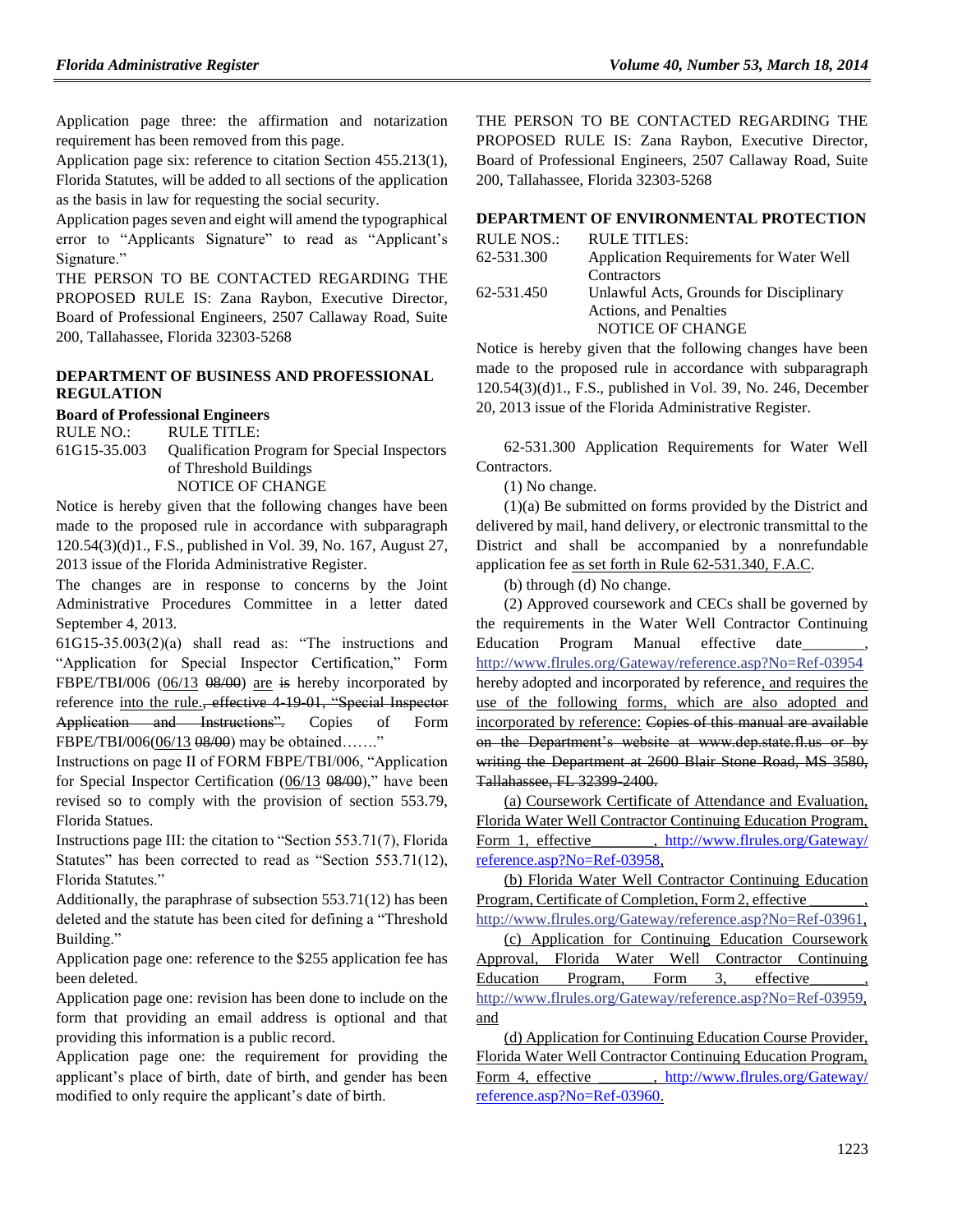Copies of the Water Well Contractor Continuing Education Program Manual and the forms incorporated therein are available on the Department's website at www.dep.state.fl.us or by writing the Department at 2600 Blair Stone Road, MS 3580, Tallahassee, FL 32399-2400.

(3) through (6) No change.

(7) As set forth in Section 373.323(3), F.S., sSatisfactory proof of two years experience in the construction, repair, or abandonment of water wells shall be demonstrated by providing the following:

 $(7)(a)$  through  $(7)(b)$  No change.

(8) No change.

Rulemaking Authority 373.043, 373.309, 373.337 FS. Law Implemented 287.0571, 373.323, 373.326, 373.329 FS. History–New 8-18-73, Amended 10-9-84, Formerly 17-20.02, Amended 6-16-86, Formerly 17-20.020, Amended 5-25-89, Formerly 17-531.300, Amended 7-17-03, 11-25-07,

62-531.450 Unlawful Acts, Grounds for Disciplinary Actions, and Penalties.

(1) It is unlawful for any person to commit a violation specifically enumerated in Sections 373.336(1), F.S. When the Department, Districts, or delegated permitting authority finds a person has violated rules of the Department or Water Management District, or Part III, Ch. 373, F.S.,the person shall be subject to an order imposing one or more of the penalties and corrective actions established in the Water Well Construction Disciplinary Guidelines and Citations Dictionary, effective date, adopted and incorporated by reference herein. A copy of the Citations Dictionary is available at the Department's website at: www.dep.state.fl.us or by writing the Department at 2600 Blair Stone Road, MS 3580, Tallahassee, FL 32311-2400 [http://www.flrules.org/Gateway/reference.asp?No=Ref-03955.](https://www.flrules.org/Gateway/reference.asp?No=Ref-03955)

(2) through (4) No change.

Rulemaking Authority 373.043, 373.308, 373.309 FS. Law Implemented 373.306, 373.309, 373.316, 373.319, 373.333, 373.335, 373.336 FS. History–New 8-18-73, Amended 10-9-84, Formerly 17- 20.09, 17-20.090, Amended 5-25-89, 12-2-92, Formerly 17-531.450, Amended 12-25-02, 11-25-07,

#### **[DEPARTMENT OF HEALTH](https://www.flrules.org/gateway/department.asp?id=64)**

#### **[Board of Opticianry](https://www.flrules.org/gateway/organization.asp?id=303)**

RULE NO.: RULE TITLE: [64B12-16.003](https://www.flrules.org/gateway/ruleNo.asp?id=64B12-16.003) Apprenticeship Requirements and Training Program

NOTICE OF CORRECTION

Notice is hereby given that the following correction has been made to the proposed rule in Vol. 40, No. 46, March 7, 2014 issue of the Florida Administrative Register.

Notice is hereby given that ……the following correction has been made to the Notice of Correction published in Vol. 39, No. 236, of the December 6, 2013, issue…" is corrected to read as "Notice is hereby given that ……the following correction has

been made to the Notice of Proposed Rulemaking published in Vol. 39, No. 236, of the December 6, 2013, issue…"

THE PERSON TO BE CONTACTED REGARDING THE PROPOSED RULE IS: Sue Foster, Executive Director, Board of Opticianry/MQA, 4052 Bald Cypress Way, Bin #C08, Tallahassee, Florida 32399-3258

#### **[DEPARTMENT OF HEALTH](https://www.flrules.org/gateway/department.asp?id=64)**

**[Board of Physical Therapy Practice](https://www.flrules.org/gateway/organization.asp?id=308)** RULE NO.: RULE TITLE:

[64B17-7.002](https://www.flrules.org/gateway/ruleNo.asp?id=64B17-7.002) Citations NOTICE OF CORRECTION

Notice is hereby given that the following correction has been made to the proposed rule in Vol. 40, No. 16, January 24, 2014 issue of the Florida Administrative Register.

The correction is in response to a typographical error in the Notice of Change that was published in Vol. 40, No. 50, of the March 13, 2014 FAR. The correction is as follows:

"64B13-7.002 will read as" shall read correctly as "64B17- 7.002 will read as"

THE PERSON TO BE CONTACTED REGARDING THE ABOVE CHANGE IS: Allen Hall, Executive Director, Board of Physical Therapy Practice, 4052 Bald Cypress Way, Bin #C05, Tallahassee, Florida 32399-3255

#### **[DEPARTMENT OF HEALTH](https://www.flrules.org/gateway/department.asp?id=64)**

**[Board of Physical Therapy Practice](https://www.flrules.org/gateway/organization.asp?id=308)**

| RULE NO.:   | RULE TITLE:             |
|-------------|-------------------------|
| 64B17-7.005 | Notice of Noncompliance |
|             | NOTICE OF CORRECTION    |

Notice is hereby given that the following correction has been made to the proposed rule in Vol. 40, No. 16, January 24, 2014 issue of the Florida Administrative Register.

The correction is in response to a typographical error in the Notice of Change that was published in Vol. 40, No. 50, of the March 13, 2014 FAR. The correction is as follows:

"64B13-7.005 will read as" shall read correctly as "64B17- 7.005 will read as"

THE PERSON TO BE CONTACTED REGARDING THE ABOVE CHANGE IS: Allen Hall, Executive Director, Board of Physical Therapy Practice, 4052 Bald Cypress Way, Bin #C05, Tallahassee, Florida 32399-3255

#### **[FISH AND WILDLIFE CONSERVATION](https://www.flrules.org/gateway/department.asp?id=68)  [COMMISSION](https://www.flrules.org/gateway/department.asp?id=68)**

#### **[Freshwater Fish and Wildlife](https://www.flrules.org/gateway/organization.asp?id=347)**

| RULE NO.:  | RULE TITLE:                         |
|------------|-------------------------------------|
| 68A-15.063 | Specific Regulations for Wildlife   |
|            | Management Areas – Northwest Region |
|            | NOTICE OF CORRECTION                |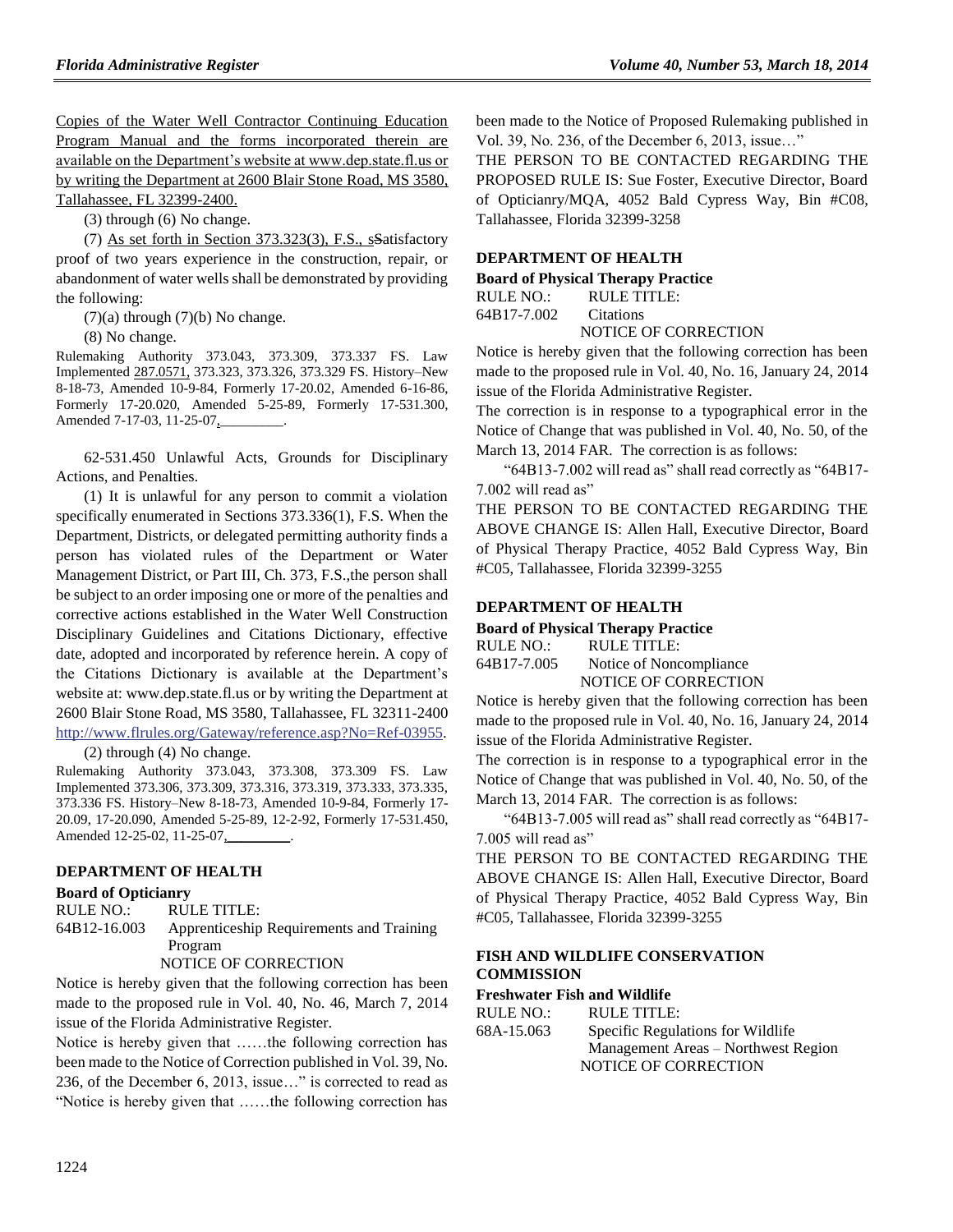Notice is hereby given that the following correction has been made to the proposed rule in Vol. 40, No. 41, February 28, 2014 issue of the Florida Administrative Register.

The PURPOSE AND EFFECT for the above rule under Box-R WMA should have read:

Box-R WMA – Allow persons less than 16 years of age to harvest antlered deer without antler point restrictions.

Chipola River WMA – In that portion of the area south of I-10, taking of antlered deer not having at least one antler with two or more points is prohibited, except by persons less than 16 years of age. In that portion of the area north of I-10, taking of antlered deer not having at least one antler with three or more points or one antler with a main beam of ten inches or more in length is prohibited, except by persons less than 16 years of age.

# Section IV Emergency Rules NONE

# Section V Petitions and Dispositions Regarding Rule Variance or Waiver

### [DEPARTMENT OF BUSINESS AND PROFESSIONAL](https://www.flrules.org/gateway/department.asp?id=61)  [REGULATION](https://www.flrules.org/gateway/department.asp?id=61)

[Division of Hotels and Restaurants](https://www.flrules.org/gateway/organization.asp?id=249)

RULE NO.: RULE TITLE:

[61C-5.001](https://www.flrules.org/gateway/ruleNo.asp?id=61C-5.001) Safety Standards

The Department of Business and Professional Regulation, Division of Hotels and Restaurants, Bureau of Elevator Safety hereby gives notice:

On March 14, 2014, the Department issued a Final Order that was in response to a Petition for Variance from James Place Condominium, filed March 3, 2014, and advertised on March 6, 2014 in Vol. 40, No. 45, of the Florida Administrative Register. No comments were received in response to the petition. The Final Order on the Petition for Variance denies the Petitioner a variance from Rule 3.11.3, and 3.10.4(u), ASME A17.3, 1996 edition, as adopted by paragraph  $61C-5.001(1)(a)$ , Florida Administrative Code, that requires upgrading the elevators for firefighters' emergency operations and emergency stop switch because the Petitioner has not demonstrated that the purpose of the underlying statute has been met or that Petitioner would suffer a substantial hardship if required to comply with this rule (VW2014-054).

A copy of the Order or additional information may be obtained by contacting: Mark Boutin, Bureau of Elevator Safety, 1940 North Monroe Street, Tallahassee, Florida 32399-1013, (850)488-1133.

## [DEPARTMENT OF BUSINESS AND PROFESSIONAL](https://www.flrules.org/gateway/department.asp?id=61)  [REGULATION](https://www.flrules.org/gateway/department.asp?id=61)

[Division of Hotels and Restaurants](https://www.flrules.org/gateway/organization.asp?id=249)

RULE NO.: RULE TITLE:

[61C-5.001](https://www.flrules.org/gateway/ruleNo.asp?id=61C-5.001) Safety Standards

NOTICE IS HEREBY GIVEN that on March 14, 2014, the Department of Business and Professional Regulation, Division of Hotels and Restaurants, Bureau of Elevator Safety, received a petition for Golf Channel Offices. Petitioner seeks a variance of the requirements of ASME A17.1b, Section 2.20.1, 2.18.5.1, 2.20.4, 2.20.5 and 2.20.9 as adopted by paragraph 61C-5.001(1)(a), Florida Administrative Code, that requires steel ropes of a minimum diameter of 9.5 mm which poses a significant economic/financial hardship. Any interested person may file comments within 14 days of the publication of this notice with Mark Boutin, Bureau of Elevator Safety, 1940 North Monroe Street, Tallahassee, Florida 32399-1013 (VW2014-060).

A copy of the Petition for Variance or Waiver may be obtained by contacting: Mark Boutin, Bureau of Elevator Safety, 1940 North Monroe Street, Tallahassee, Florida 32399-1013.

[DEPARTMENT OF BUSINESS AND PROFESSIONAL](https://www.flrules.org/gateway/department.asp?id=61)  [REGULATION](https://www.flrules.org/gateway/department.asp?id=61)

[Electrical Contractors' Licensing Board](https://www.flrules.org/gateway/organization.asp?id=276)

RULE NO.: RULE TITLE:

[61G6-6.017](https://www.flrules.org/gateway/ruleNo.asp?id=61G6-6.017) Duration of Examination Scores

NOTICE IS HEREBY GIVEN that on December 31, 2013, the Electrical Contractors' Licensing Board received a petition for variance or waiver of Rule 61G6-6.017, Florida Administrative Code, file by Peter M. Rogers, which requires for the purpose of certification, a passing examination score on any part of the examination shall be valid only for a period of two (2) years from the date of the examination.

A copy of the Petition for Variance or Waiver may be obtained by contacting: Daniel Biggins, Executive Director, Electrical Contractors' Licensing Board, 1940 North Monroe Street, Tallahassee, FL 32399-0783. Comments on this petition should be filed with the Electrical Contractors' Licensing Board at the above address, within 14 days of publication of this notice.

### [DEPARTMENT OF BUSINESS AND PROFESSIONAL](https://www.flrules.org/gateway/department.asp?id=61)  [REGULATION](https://www.flrules.org/gateway/department.asp?id=61)

[Florida Real Estate Appraisal Board](https://www.flrules.org/gateway/organization.asp?id=282)

RULE NO.: RULE TITLE:

[61J1-4.007](https://www.flrules.org/gateway/ruleNo.asp?id=61J1-4.007) Renewal of Inactive Registrations, Licenses and Certifications

NOTICE IS HEREBY GIVEN that on March 6, 2014, the Florida Real Estate Appraisal Board received a Petition for Variance or Waiver from paragraph 61J1-4.007(6)(c), F.A.C., with respect to the requirement that an applicant with an inactive license status must complete 100 hours of approved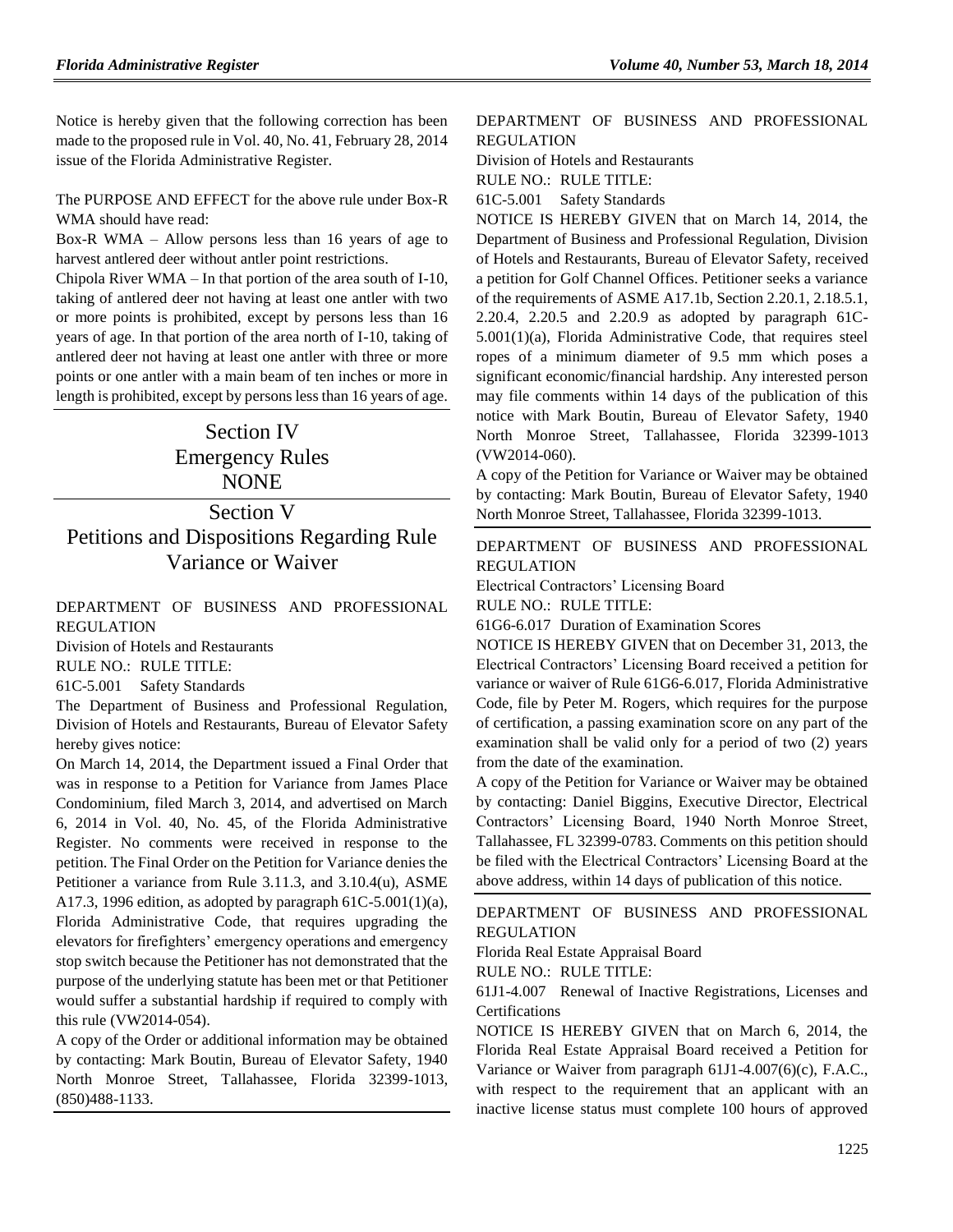pre-certification courses, 30 hours of ABII with an end of course exam, 60 hours of Appraisal Board Course III (ABIII) with-end-of-course exam and a 7 hour USPAP update course in order for an applicant to return to an active status.

The Board will address this Petition at its next meeting.

Comments on this petition should be filed with the Florida Real Estate Appraisal Board, 400 West Robinson Street, Hurston Building, North Tower, Suite N801, Orlando, Florida 32801, within 14 days of publication of this notice.

A copy of the Petition for Variance or Waiver may be obtained by contacting: Juana Watkins, 400 West Robinson Street, Hurston Building, North Tower, Suite N801, Orlando, Florida 32801 or at (407)317-7245.

#### [DEPARTMENT OF HEALTH](https://www.flrules.org/gateway/department.asp?id=64)

[Board of Physical Therapy](https://www.flrules.org/gateway/organization.asp?id=308) Practice

RULE NOS.:RULE TITLES:

[64B17-3.001L](https://www.flrules.org/gateway/ruleNo.asp?id=64B17-3.001)icensure as a Physical Therapist by Examination [64B17-3.003L](https://www.flrules.org/gateway/ruleNo.asp?id=64B17-3.003)icensure by Endorsement

The Board of Physical Therapy Practice hereby gives notice of the issuance of an Order regarding the Petition for Variance or Waiver for Ronald Jake Ko Rumbaoa, filed on January 16, 2014. The Notice of Petition for Variance or Waiver was published in Vol. 40, No. 16, of the January 24, 2014, Florida Administrative Register. The Board considered the Petition at a duly-noticed public meeting held on February 14, 2014. The Petitioner sought a permanent variance or waiver of Rules 64B17-3.001 and 64B17-3.003, Florida Administrative Code, with regards to the requirement that foreign graduates receive a determination that their educational credentials are equivalent to education required for licensure as a physical therapist in the United States as determined by a Board approved Credentialing Agency and the requirement that an applicant seeking licensure by endorsement must have educational credentials equivalent to those required of a U.S.-trained physical therapist.

The Board's Order, filed on March 5, 2014, grants the Petition for Variance or Waiver. The Petitioner has demonstrated that the was in substantial compliance with the provisions of Section 120.542, Florida Statutes, and Chapter 28-104, Florida Administrative Code. Petitioner has demonstrated that the purpose of the underlying statute has been met by other means, and that that application of the rule would cause a substantial hardship and would violate principles of fairness.

A copy of the Order or additional information may be obtained by contacting: Allen Hall, Executive Director, Board of Physical Therapy, 4052 Bald Cypress Way, Bin # C05, Tallahassee, Florida 32399-3255.

### [FLORIDA HOUSING FINANCE CORPORATION](https://www.flrules.org/gateway/department.asp?id=67) RULE NO.: RULE TITLE:

[67-21.028](https://www.flrules.org/gateway/ruleNo.asp?id=67-21.028) HC with Tax-Exempt Bond-Financed Developments

NOTICE IS HEREBY GIVEN that on March 17, 2014, the Florida Housing Finance Corporation received a petition for waiver from Cypress Cathedral, LLP, requesting a waiver from paragraph 67-21.028(2)(m), F.A.C., in which the petitioner seeks to permit the submission of its Non-Competitive Application (for Non-Competitive Credits) currently instead of by the end of December 2013, as required by the Rule.

A copy of the Petition for Variance or Waiver may be obtained by contacting: Ashley Marie Black, Corporation Clerk, Florida Housing Finance Corporation, 227 North Bronough Street, Suite 5000, Tallahassee, Florida 32399-1329. The Petition has also been posted on Florida Housing's website at floridahousing.org. Florida Housing will accept comments concerning the Petition for 14 days from the date of publication of this notice. To be considered, comments must be received on or before 5:00 p.m., Eastern Standard Time, on the 14th day after publication of this notice at Florida Housing Finance Corporation, 227 North Bronough Street, Suite 5000, Tallahassee, Florida 32399-1329.

# Section VI Notice of Meetings, Workshops and Public **Hearings**

## [DEPARTMENT OF AGRICULTURE AND CONSUMER](https://www.flrules.org/gateway/department.asp?id=5)  [SERVICES](https://www.flrules.org/gateway/department.asp?id=5)

The Florida State Fair Authority announces a public meeting to which all persons are invited.

DATE AND TIME: April 1, 2014, 6:30 p.m.

PLACE: Florida State Fairground

GENERAL SUBJECT MATTER TO BE CONSIDERED: Town Hall Meeting – 2014 Florida State Fair.

A copy of the agenda may be obtained by contacting: Sonia Velez at (813)627-4221.

Pursuant to the provisions of the Americans with Disabilities Act, any person requiring special accommodations to participate in this workshop/meeting is asked to advise the agency at least 2 days before the workshop/meeting by contacting: Sonia Velez at (813)627-4221. If you are hearing or speech impaired, please contact the agency using the Florida Relay Service, 1(800)955-8771 (TDD) or 1(800)955-8770 (Voice).

For more information, you may contact: Sonia Velez at (813)627-4221.

## [DEPARTMENT OF LAW ENFORCEMENT](https://www.flrules.org/gateway/department.asp?id=11)

[Criminal Justice Standards and Training Commission](https://www.flrules.org/gateway/organization.asp?id=20) The Region XIV Trust Fund Advisory Council announces a public meeting to which all persons are invited.

DATE AND TIME: April 10, 2014, 10:00 a.m.

PLACE: Miami Dade College, North Campus, Room 9118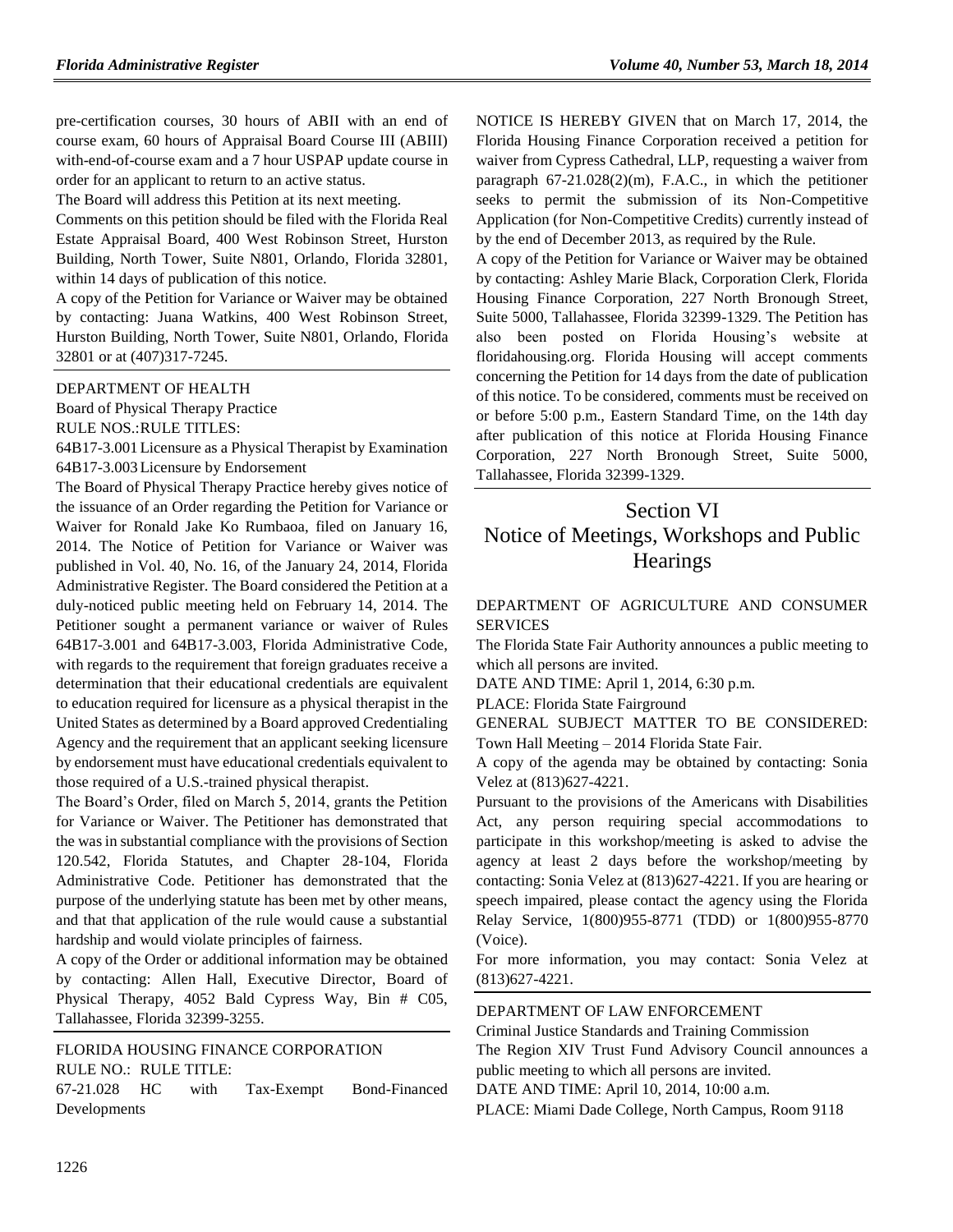GENERAL SUBJECT MATTER TO BE CONSIDERED: Discussion of Region XIV Reports and other Region XIV business matters.

A copy of the agenda may be obtained by contacting: Maevis Pierre, Interim, Region XIV Secretary O., (305)237-1329, email: [mpierre6@mdc.edu.](mailto:mpierre6@mdc.edu)

#### [REGIONAL PLANNING COUNCILS](https://www.flrules.org/gateway/department.asp?id=29)

[North Central Florida Regional Planning Council](https://www.flrules.org/gateway/organization.asp?id=59)

The North Central Florida Regional Planning Council announces a public meeting to which all persons are invited.

DATE AND TIME: March 27, 2014, 6:00 p.m.

PLACE: Holiday Inn Hotel and Suites, Olustee Room, 213 Southwest Commerce Boulevard, Lake City, Florida

GENERAL SUBJECT MATTER TO BE CONSIDERED: To conduct the regular business of the Executive Committee of the North Central Florida Regional Planning Council.

A copy of the agenda may be obtained by contacting: North Central Florida Regional Planning Council, 2009 NW 67th Place, Gainesville, Florida 32653-1603.

Pursuant to the provisions of the Americans with Disabilities Act, any person requiring special accommodations to participate in this workshop/meeting is asked to advise the agency at least 2 business days before the workshop/meeting by calling (352)955-2200. If you are hearing or speech impaired, please contact the agency using the Florida Relay Service, 1(800)955-8771 (TDD) or 1(800)955-8770 (Voice).

If any person decides to appeal any decision made by the Board with respect to any matter considered at this meeting or hearing, he/she will need to ensure that a verbatim record of the proceeding is made, which record includes the testimony and evidence from which the appeal is to be issued.

#### [REGIONAL PLANNING COUNCILS](https://www.flrules.org/gateway/department.asp?id=29)

[North Central Florida Regional Planning Council](https://www.flrules.org/gateway/organization.asp?id=59)

The North Central Florida Regional Planning Council announces a public meeting to which all persons are invited. DATE AND TIME: March 27, 2014, 6:00 p.m.

PLACE: Holiday Inn Hotel and Suites, Suwannee Room, 213 Southwest Commerce Boulevard, Lake City, Florida

GENERAL SUBJECT MATTER TO BE CONSIDERED: To conduct the regular business of the Clearinghouse Committee of the North Central Florida Regional Planning Council.

A copy of the agenda may be obtained by contacting: North Central Florida Regional Planning Council, 2009 NW 67th Place, Gainesville, Florida 32653-1603.

Pursuant to the provisions of the Americans with Disabilities Act, any person requiring special accommodations to participate in this workshop/meeting is asked to advise the agency at least 2 business days before the workshop/meeting by calling (352)955-2200. If you are hearing or speech impaired, please contact the agency using the Florida Relay Service, 1(800)955-8771 (TDD) or 1(800)955-8770 (Voice).

If any person decides to appeal any decision made by the Board with respect to any matter considered at this meeting or hearing, he/she will need to ensure that a verbatim record of the proceeding is made, which record includes the testimony and evidence from which the appeal is to be issued.

#### [REGIONAL PLANNING COUNCILS](https://www.flrules.org/gateway/department.asp?id=29)

[North Central Florida Regional Planning Council](https://www.flrules.org/gateway/organization.asp?id=59)

The North Central Florida Regional Planning Council announces a public meeting to which all persons are invited. DATE AND TIME: March 27, 2014, 6:30 p.m.

PLACE: Holiday Inn Hotel and Suites, Olustee Room, 213 Southwest Commerce Boulevard, Lake City, Florida

GENERAL SUBJECT MATTER TO BE CONSIDERED: To conduct the regular business of the Program Committee of the North Central Florida Regional Planning Council.

A copy of the agenda may be obtained by contacting: North Central Florida Regional Planning Council, 2009 NW 67th Place, Gainesville, Florida 32653-1603.

Pursuant to the provisions of the Americans with Disabilities Act, any person requiring special accommodations to participate in this workshop/meeting is asked to advise the agency at least 2 business days before the workshop/meeting by calling (352)955-2200. If you are hearing or speech impaired, please contact the agency using the Florida Relay Service, 1(800)955-8771 (TDD) or 1(800)955-8770 (Voice).

If any person decides to appeal any decision made by the Board with respect to any matter considered at this meeting or hearing, he/she will need to ensure that a verbatim record of the proceeding is made, which record includes the testimony and evidence from which the appeal is to be issued.

#### [REGIONAL PLANNING COUNCILS](https://www.flrules.org/gateway/department.asp?id=29)

[North Central Florida Regional Planning Council](https://www.flrules.org/gateway/organization.asp?id=59)

The North Central Florida Regional Planning Council announces a public meeting to which all persons are invited. DATE AND TIME: March 27, 2014, 7:30 p.m.

PLACE: Holiday Inn Hotel and Suites, Suwannee Room, 213 Southwest Commerce Boulevard, Lake City, Florida

GENERAL SUBJECT MATTER TO BE CONSIDERED: To conduct the regular business of the North Central Florida Regional Planning Council.

A copy of the agenda may be obtained by contacting: North Central Florida Regional Planning Council, 2009 NW 67th Place, Gainesville, Florida 32653-1603.

Pursuant to the provisions of the Americans with Disabilities Act, any person requiring special accommodations to participate in this workshop/meeting is asked to advise the agency at least 2 business days before the workshop/meeting by calling (352)955-2200. If you are hearing or speech impaired,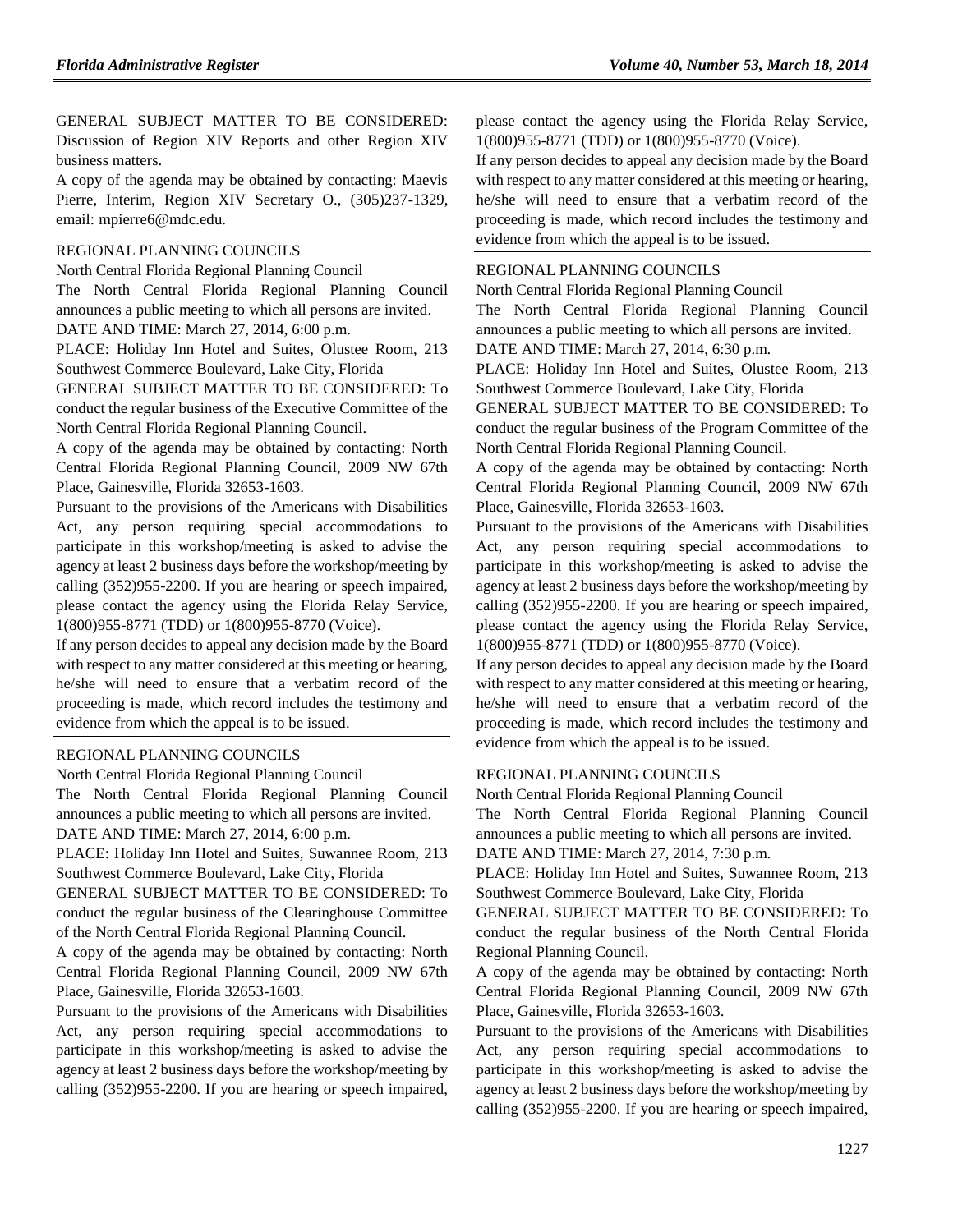please contact the agency using the Florida Relay Service, 1(800)955-8771 (TDD) or 1(800)955-8770 (Voice).

If any person decides to appeal any decision made by the Board with respect to any matter considered at this meeting or hearing, he/she will need to ensure that a verbatim record of the proceeding is made, which record includes the testimony and evidence from which the appeal is to be issued.

#### [WATER MANAGEMENT DISTRICTS](https://www.flrules.org/gateway/department.asp?id=40)

[Suwannee River Water Management District](https://www.flrules.org/gateway/organization.asp?id=121)

The Suwannee River Water Management District announces a public meeting to which all persons are invited.

DATE AND TIME: March 26, 2014, 1:30 p.m.

PLACE: District Headquarters, 9225 CR 49, Live Oak, FL

GENERAL SUBJECT MATTER TO BE CONSIDERED: The Lands Committee will be holding a meeting to discuss the management of District lands and the potential disposition of surplus lands.

A copy of the agenda may be obtained by contacting: Pennie Flickinger, [pff@srwmd.org](mailto:pff@srwmd.org) or (386)362-1001.

Pursuant to the provisions of the Americans with Disabilities Act, any person requiring special accommodations to participate in this workshop/meeting is asked to advise the agency at least 2 days before the workshop/meeting by contacting: Pennie Flickinger, [pff@srwmd.org](mailto:pff@srwmd.org) or (386)362- 1001. If you are hearing or speech impaired, please contact the agency using the Florida Relay Service, 1(800)955-8771 (TDD) or 1(800)955-8770 (Voice).

If any person decides to appeal any decision made by the Board with respect to any matter considered at this meeting or hearing, he/she will need to ensure that a verbatim record of the proceeding is made, which record includes the testimony and evidence from which the appeal is to be issued.

For more information, you may contact: Charlie Houder, Sr., Land Management Program Manager.

## [WATER MANAGEMENT DISTRICTS](https://www.flrules.org/gateway/department.asp?id=40)

[Suwannee River Water Management District](https://www.flrules.org/gateway/organization.asp?id=121)

The Suwannee River Water Management District announces a public meeting to which all persons are invited.

DATE AND TIME: April 24, 2014, 9:30 a.m.

PLACE: Otter Springs Park and Campground, Gilchrist County, FL

GENERAL SUBJECT MATTER TO BE CONSIDERED: The Land Management Review Team will review management activities occurring on District lands including an overview of FY 2012 management activities. A field trip to the Lower Suwannee River/Waccassassa River is included to review hydrologic resources, public use opportunities, recreation facilities and forest management activities for natural community management.

A copy of the agenda may be obtained by contacting: Barbara Peaden, BRS III, [bjp@srwmd.org.](mailto:bjp@srwmd.org)

Pursuant to the provisions of the Americans with Disabilities Act, any person requiring special accommodations to participate in this workshop/meeting is asked to advise the agency at least 2 days before the workshop/meeting by contacting: Barbara Peaden, BRS III, [bjp@srwmd.org.](mailto:bjp@srwmd.org) If you are hearing or speech impaired, please contact the agency using the Florida Relay Service, 1(800)955-8771 (TDD) or 1(800)955-8770 (Voice).

If any person decides to appeal any decision made by the Board with respect to any matter considered at this meeting or hearing, he/she will need to ensure that a verbatim record of the proceeding is made, which record includes the testimony and evidence from which the appeal is to be issued.

For more information, you may contact: Bob Heeke, Sr., Land Resources Manager, [rgh@srwmd.org.](mailto:rgh@srwmd.org)

### [DEPARTMENT OF HEALTH](https://www.flrules.org/gateway/department.asp?id=64)

The Department of Health announces a public meeting to which all persons are invited.

DATE AND TIME: Tuesday, March 25, 2014, 9:00 a.m. The group will begin at the WIC Coral Springs location and proceed to all the other location as listed on the timeline for the date stated above. All future meeting dates and times related to this solicitation will be posted on the Vendor Bid System (VBS) prior to the meetings.

PLACES: WIC Coral Springs, 10077 NW 29th Street, Coral Springs, Florida 33065

Paul W. Hughes Health Center, 205 NW 6 Avenue, Pompano, Florida 33060

North Regional Health Center, 601 W. Atlantic Blvd., Pompano Beach, Florida 33060

WIC Oakland, 3756 W. Oakland Park Blvd., Lauderdale Lakes, Florida 33319

Fusion, 2304 NE 7th Avenue, Wilton Manors, Florida 33025

Edgar P. Mills Health Center, 900 NW 31st Avenue, Fort Lauderdale, Florida 33311

GENERAL SUBJECT MATTER TO BE CONSIDERED: Mandatory site visits for DOH13-029: Security Surveillance System and Installation.

Any person requiring a special accommodation because of a disability at this public meeting should contact the FDOH Purchasing Office at (850)245-4199 at least 24 hours prior to the meeting.

If any person decides to appeal any decision made by the Department with respect to any matter considered at this meeting, he/she will need to ensure that a verbatim record of the proceeding is made, which record includes the testimony and evidence from which the appeal is to be issued.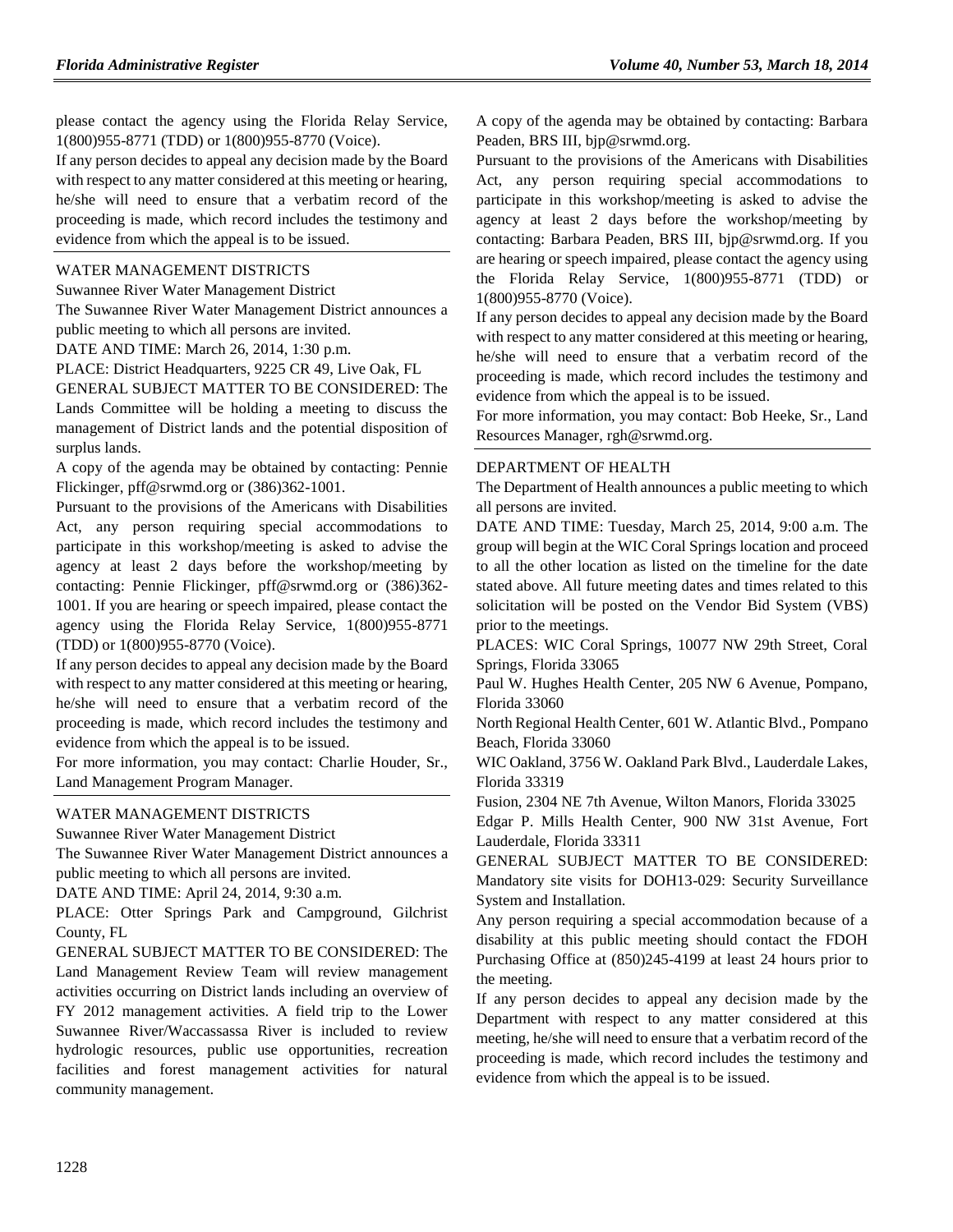For a copy of the agenda, or more information, you may contact [CPORequests@flhealth.gov.](mailto:CPORequests@flhealth.gov)

#### [DEPARTMENT OF HEALTH](https://www.flrules.org/gateway/department.asp?id=64)

[Board of Acupuncture](https://www.flrules.org/gateway/organization.asp?id=300)

The Probable Cause Panel of the Board of Acupuncture announces a telephone conference call to which all persons are invited.

DATE AND TIME: April 1, 2014, 10:00 a.m.

PLACE: Conference call: number: 1(888)670-3525, participant passcode: 6150683063

GENERAL SUBJECT MATTER TO BE CONSIDERED: To review those cases on which a determination of existence of probable cause has already been made.

A copy of the agenda may be obtained by contacting: Anthony Jusevitch, Executive Director at (850)245-4161 or 4052 Bald Cypress Way, #C-06, Tallahassee, FL 32399.

Pursuant to the provisions of the Americans with Disabilities Act, any person requiring special accommodations to participate in this workshop/meeting is asked to advise the agency at least 5 days before the workshop/meeting by contacting: Alexandra Alday at (850)245-4161. If you are hearing or speech impaired, please contact the agency using the Florida Relay Service, 1(800)955-8771 (TDD) or 1(800)955- 8770 (Voice).

If any person decides to appeal any decision made by the Board with respect to any matter considered at this meeting or hearing, he/she will need to ensure that a verbatim record of the proceeding is made, which record includes the testimony and evidence from which the appeal is to be issued.

#### [DEPARTMENT OF HEALTH](https://www.flrules.org/gateway/department.asp?id=64)

#### [Board of Medicine](https://www.flrules.org/gateway/organization.asp?id=331)

The Board of Medicine – Surgical Care/Quality Assurance Committee announces a public meeting to which all persons are invited.

DATE AND TIME: (UPDATED) Thursday, April 3, 2014, The Surgical Care/Quality Assurance Committee meeting immediately following the Rules/Legislative Committee meeting has been cancelled as of Monday, March 17, 2014

PLACE: Doubletree by Hilton Deerfield Beach, 100 Fairway Drive, Deerfield Beach, Florida 33441, (954)427-7700

GENERAL SUBJECT MATTER TO BE CONSIDERED: General business of the committee. The Board of Medicine announces that certain Committee meetings will be held on the Thursday, before each Full Board meeting. Committee meetings may be cancelled prior to the meeting date. Please check the Board website at [www.FLBoardofMedicine.gov](http://www.flboardofmedicine.gov/) for cancellations or changes to meeting dates or call the Board of Medicine at (850)245-4131 for information.

A copy of the agenda may be obtained by contacting: Crystal Sanford at [crystal.sanford@flhealth.gov](mailto:crystal.sanford@flhealth.gov) or call at (850)245- 4131.

Pursuant to the provisions of the Americans with Disabilities Act, any person requiring special accommodations to participate in this workshop/meeting is asked to advise the agency at least 10 days before the workshop/meeting by contacting: Crystal Sanford at [crystal.sanford@flhealth.gov](mailto:crystal.sanford@flhealth.gov) or call at (850)245-4131. If you are hearing or speech impaired, please contact the agency using the Florida Relay Service, 1(800)955-8771 (TDD) or 1(800)955-8770 (Voice).

If any person decides to appeal any decision made by the Board with respect to any matter considered at this meeting or hearing, he/she will need to ensure that a verbatim record of the proceeding is made, which record includes the testimony and evidence from which the appeal is to be issued.

For more information, you may contact: Crystal Sanford at [crystal.sanford@flhealth.gov](mailto:crystal.sanford@flhealth.gov) or call at (850)245-4131.

## [DEPARTMENT OF HEALTH](https://www.flrules.org/gateway/department.asp?id=64)

### [Board of Medicine](https://www.flrules.org/gateway/organization.asp?id=331)

The Board of Medicine - Communication, Education & Information Committee announces a public meeting to which all persons are invited.

DATE AND TIME: (UPDATED) Thursday, April 3rd, 2014, immediately following the Rules/Legislative Committee meeting (The Surgical Care/Quality Assurance Committee was cancelled as of Monday, March 17, 2014)

PLACE: Doubletree by Hilton Deerfield Beach, 100 Fairway Drive, Deerfield Beach, Florida 33441, (954)427-7700

GENERAL SUBJECT MATTER TO BE CONSIDERED: General business of the committee. The Board of Medicine announces that certain Committee meetings will be held on the Thursday, before each Full Board meeting. Committee meetings may be cancelled prior to the meeting date. Please check the Board website at [www.FLBoardofMedicine.gov](http://www.flboardofmedicine.gov/) for cancellations or changes to meeting dates or call the Board of Medicine at (850)245-4131 for information.

A copy of the agenda may be obtained by contacting: Crystal Sanford at [crystal.sanford@flhealth.gov](mailto:crystal.sanford@flhealth.gov) or call at (850)245- 4131.

Pursuant to the provisions of the Americans with Disabilities Act, any person requiring special accommodations to participate in this workshop/meeting is asked to advise the agency at least 10 days before the workshop/meeting by contacting: Crystal Sanford at [crystal.sanford@flhealth.gov](mailto:crystal.sanford@flhealth.gov) or call at (850)245-4131. If you are hearing or speech impaired, please contact the agency using the Florida Relay Service, 1(800)955-8771 (TDD) or 1(800)955-8770 (Voice).

If any person decides to appeal any decision made by the Board with respect to any matter considered at this meeting or hearing,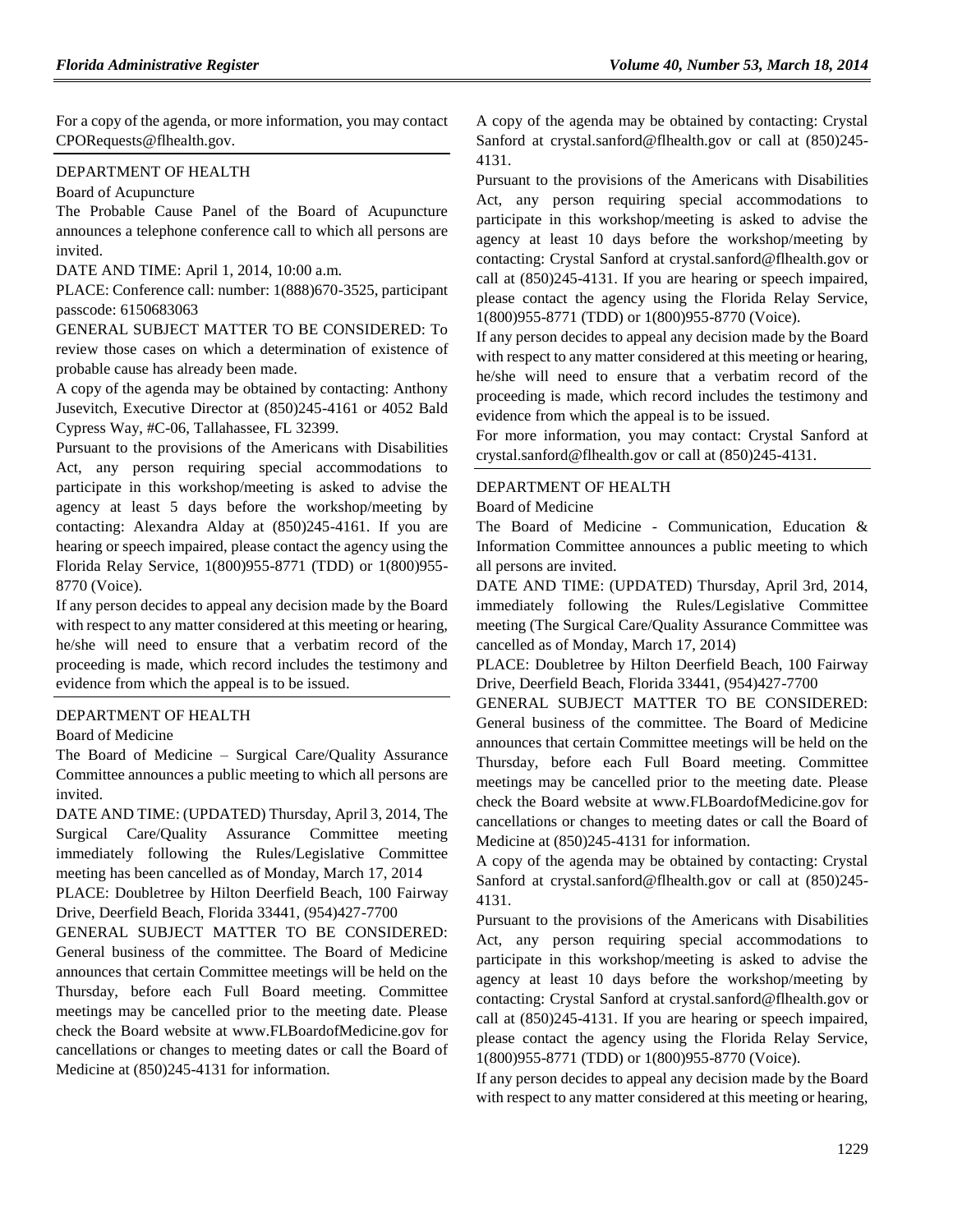he/she will need to ensure that a verbatim record of the proceeding is made, which record includes the testimony and evidence from which the appeal is to be issued.

For more information, you may contact: Crystal Sanford at [crystal.sanford@flhealth.gov](mailto:crystal.sanford@flhealth.gov) or call at (850)245-4131.

```
DEPARTMENT OF HEALTH
```
[Division of Children's Medical Services](https://www.flrules.org/gateway/organization.asp?id=333)

The Florida Department of Health, Children's Medical Services announces a telephone conference call to which all persons are invited.

DATE AND TIME: Monday, March 31, 2014, 6:00 p.m., EDT PLACE: Conference call-in number: 1(888)670-3525, participant code: 538 249 6242

GENERAL SUBJECT MATTER TO BE CONSIDERED: This is a meeting of the Children's Medical Services Cardiac Technical Advisory Panel.

A copy of the agenda may be obtained by contacting: Chrishonda Jenkins, RN, BSN, at (850)245-4200, extension 2247.

[FISH AND WILDLIFE CONSERVATION COMMISSION](https://www.flrules.org/gateway/department.asp?id=68) The Florida Fish and Wildlife Conservation Commission announces public meetings to which all persons are invited.

DATES AND TIMES: April 15, 2014, 1:00 p.m.; April 16, 2014, 8:30 a.m.; April 17, 2014, 8:30 a.m.

PLACE: Florida Public Safety Institute, 85 Academy Drive, Havana, Florida

GENERAL SUBJECT MATTER TO BE CONSIDERED: To review and discuss substantive and procedural issues associated with the Fish and Wildlife Conservation Commission and to take action on proposed rules and policy issues. The meeting may include fact finding field trips to Commission managed areas or facilities and to other areas to learn about management, and enforcement activities.

A copy of the agenda may be obtained by contacting: Robin Stetler, Florida Fish and Wildlife Conservation Commission, (850)487-3796.

Pursuant to the provisions of the Americans with Disabilities Act, any person requiring special accommodations to participate in this workshop/meeting is asked to advise the agency at least 5 days before the workshop/meeting by contacting: The ADA Coordinator at (850)488-6411. If you are hearing or speech impaired, please contact the agency using the Florida Relay Service, 1(800)955-8771 (TDD) or 1(800)955- 8770 (Voice).

If any person decides to appeal any decision made by the Board with respect to any matter considered at this meeting or hearing, he/she will need to ensure that a verbatim record of the proceeding is made, which record includes the testimony and evidence from which the appeal is to be issued.

For more information, you may contact: Mr. Bud Vielhauer, General Counsel, 620 South Meridian Street, Tallahassee, Florida 32399-1600 or (850)487-1764.

[WILLIAM W. "BILL" HINKLEY CENTER FOR SOLID](https://www.flrules.org/gateway/organization.asp?id=587)  [AND HAZARDOUS WASTE MANAGEMENT](https://www.flrules.org/gateway/organization.asp?id=587)

The William W. "Bill" Hinkley Center for Solid and Hazardous Waste Management announces public meetings to which all persons are invited.

DATES AND TIMES: May 7, 8 and 9, 2014, 9:00 a.m. each day

PLACE: Embassy Suites, Lake Buena Vista, FL

GENERAL SUBJECT MATTER TO BE CONSIDERED: The Research Selection Committee will be hearing proposals and formulating a funding recommendation, May 7-8. The Advisory Board will meet on May 9.

A copy of the agenda may be obtained by contacting: [center@hinkleycenter.org.](mailto:center@hinkleycenter.org)

A copy of the agenda may be obtained by contacting: Rhonda Bardsley, (352)392-6264.

If any person decides to appeal any decision made by the Board with respect to any matter considered at this meeting or hearing, he/she will need to ensure that a verbatim record of the proceeding is made, which record includes the testimony and evidence from which the appeal is to be issued.

[SOUTH DADE SOIL AND WATER CONSERVATION](https://www.flrules.org/gateway/organization.asp?id=724)  **[DISTRICT](https://www.flrules.org/gateway/organization.asp?id=724)** 

The South Dade Soil & Water Conservation District announces a public meeting to which all persons are invited.

DATE AND TIME: Thursday, March 20, 2014, 9:30 a.m.

PLACE: USDA Florida City Service Center, 1450 N. Krome Ave., #102, Florida City

GENERAL SUBJECT MATTER TO BE CONSIDERED: Regular agenda items for presentation to the Board of Supervisors, Ag Lab Report, MIL Report, and District Projects. A copy of the agenda may be obtained by contacting: Gina Dolleman, (305)242-1288.

Pursuant to the provisions of the Americans with Disabilities Act, any person requiring special accommodations to participate in this workshop/meeting is asked to advise the agency at least 1 day before the workshop/meeting by contacting: SDSWCD, (305)242-1288. If you are hearing or speech impaired, please contact the agency using the Florida Relay Service, 1(800)955-8771 (TDD) or 1(800)955-8770 (Voice).

For more information, you may contact: Morgan Levy, District Administrator, (305)242-1288.

## Section VII

## Notice of Petitions and Dispositions Regarding Declaratory Statements

[DEPARTMENT OF BUSINESS AND PROFESSIONAL](https://www.flrules.org/gateway/department.asp?id=61)  [REGULATION](https://www.flrules.org/gateway/department.asp?id=61)

[Electrical Contractors' Licensing Board](https://www.flrules.org/gateway/organization.asp?id=276)

NOTICE IS HEREBY GIVEN that on February 18, 2014, the Electrical Contractors' Licensing Board has received the Petition for Declaratory Statement from Avaya Inc. Proprietary.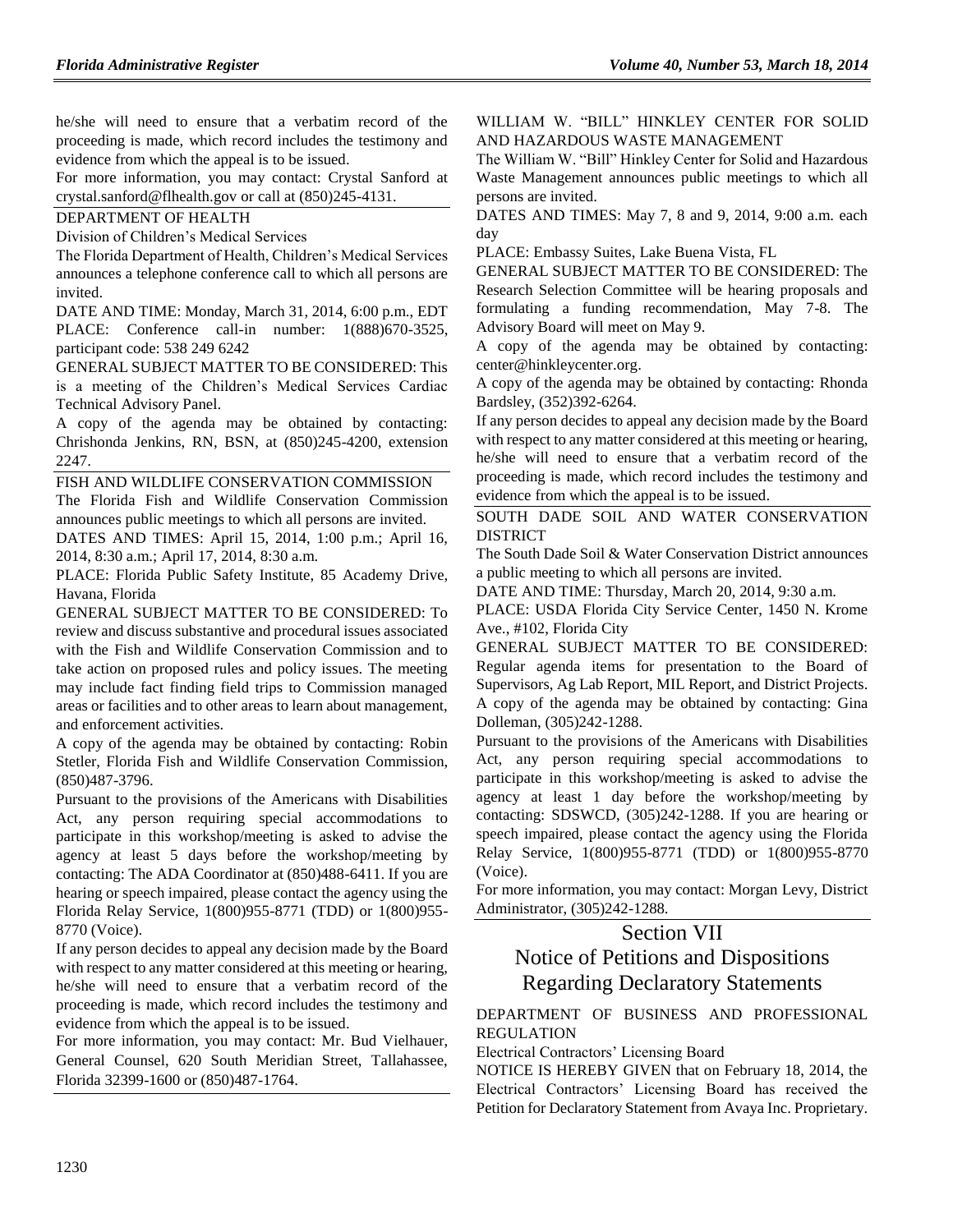The petitioner seeks the scope of practice of electrical contractor licensure to sell and/or offer to bid for telecommunications services; licensure requirement for work performed for the state; the licensure requirement for selling repair services and/or maintenance contract on permanently installed communications equipment.

Except for good cause shown, motions for leave to intervene must be filed within 21 days after publication of this notice. Copies of the petition may be obtained by contacting: Daniel Biggins, Executive Director, Electrical Contractors' Licensing Board, 1940 North Monroe Street, Tallahassee, FL 32399- 0783[, Daniel.Biggins@myfloridalicense.com](mailto:Daniel.Biggins@myfloridalicense.com) or by telephoning (850)487-1395.

## [DEPARTMENT OF BUSINESS AND PROFESSIONAL](https://www.flrules.org/gateway/department.asp?id=61)  [REGULATION](https://www.flrules.org/gateway/department.asp?id=61)

[Florida Real Estate Appraisal Board](https://www.flrules.org/gateway/organization.asp?id=282)

NOTICE IS HEREBY GIVEN that the Florida Real Estate Appraisal Board has received a petition for declaratory statement from Robert E. Keller, filed on February 27, 2014. The petition seeks the agency's opinion as to the applicability of Chapter 120.62, Florida Statutes, as it applies to the petitioner regarding the right to representation by a Qualified Representative without giving up the right to confidentiality during a complaint investigation.

Copies of the petition may be obtained from: Juana Watkins, Director, Division of Real Estate, 400 West Robinson Street, Suite N801, Orlando, Florida 32801, [Juana.Watkins@dbpr.state.fl.us](mailto:Juana.Watkins@dbpr.state.fl.us) or by telephoning (850)487- 1395.

Except for good cause shown, motions for leave to intervene must be filed within 21 days after publication of this notice. Please refer all comments to: Juana Watkins, Director, Division of Real Estate, 400 West Robinson Street, Suite N801, Orlando, Florida 32801. [Juana.Watkins@dbpr.state.fl.us](mailto:Juana.Watkins@dbpr.state.fl.us) or by telephoning (850)487-1395.

# Section VIII Notice of Petitions and Dispositions Regarding the Validity of Rules

Notice of Petition for Administrative Determination has been filled with the Division of Administrative Hearings on the following rules:

## **NONE**

Notice of Disposition of Petition for Administrative Determination has been filled with the Division of Administrative Hearings on the following rules:

#### NONE

Section IX Notice of Petitions and Dispositions Regarding Non-rule Policy Challenges NONE

# Section X

Annoucements and Objection Reports of the Joint Adminstrative Procedures Committee **NONE** 

## Section XI

# Notices Regarding Bids, Proposals and Purchasing

# [DEPARTMENT OF EDUCATION](https://www.flrules.org/gateway/department.asp?id=6)

[Florida Gulf Coast University](https://www.flrules.org/gateway/organization.asp?id=199)

### NOTICE TO PROFESSIONAL CONSULTANTS

Florida Gulf Coast University Board of Trustees, announces a *Request for Proposal* for Professional Services in the discipline of architecture for Continuing Services regarding Minor Projects up to \$2 million as noted below:

Project: Continuing Professional Services Contract: Minor Construction Projects Up to \$2 million, Fort Myers, Florida Description of Project

Projects will be primarily for small renovation or remodeling of existing buildings where labs, offices, or classrooms need to be re-configured. Accordingly, there could be a need to re-design the structural, mechanical, electrical and plumbing systems as part of such work. The assignment of such small projects will be issued by the FGCU administration on an as-needed basis when/where remodeling is required.

Contract Term

A two year contract will be negotiated with the selected A/E firm for such small construction projects of \$2 million or less. An A/E fee structure and a list of engineering sub-consultants will be negotiated at the time of contract negotiation. Do not include a fee structure or a list of engineering sub-consultants with this proposal, or face possible disqualification. Instructions:

Firms desiring to apply for consideration shall submit a letter of application.

The letter of application should have the following attached:

1. A completed Florida Gulf Coast University "Professional Qualifications Supplement," dated May 2010. Applications on any other form will not be considered.

2. A copy of the applicant's current Professional Registration Certificate from the appropriate governing board. An applicant must be properly registered at the time of application to practice its profession in the State of Florida. If the applicant is a corporation, it must be chartered by the Florida Department of State to operate in Florida.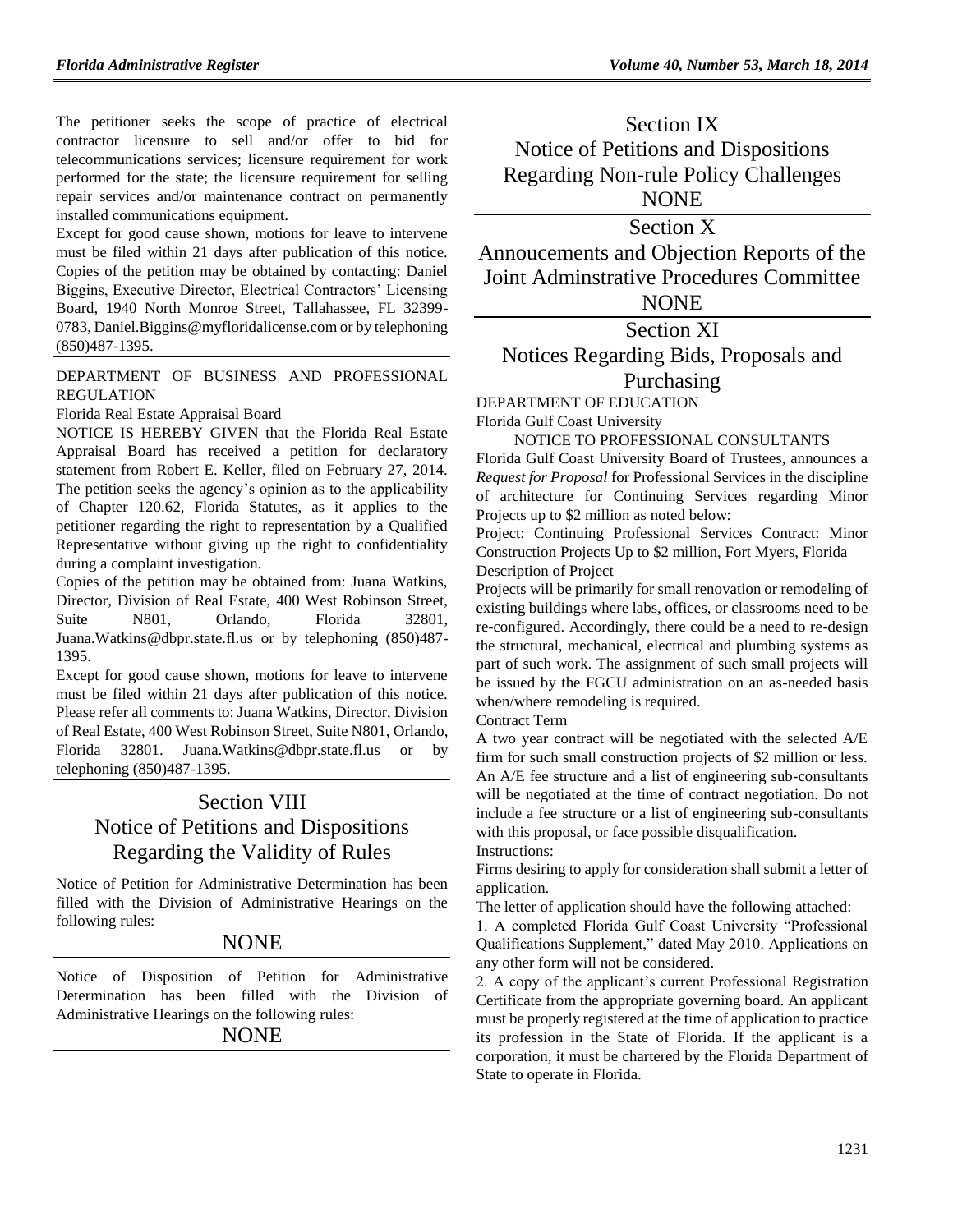Submit five (5) copies of the above requested data bound in the order listed above. Applications, which do not comply with the above instructions, may be disqualified. Application materials will not be returned. The plans and specifications for State University System projects are subject to reuse in accordance with the provisions of Section 287.055, Florida Statutes.

As required by Section 287.133, Florida Statutes, a consultant may not submit a proposal for this project if it is on the convicted vendor list for a public entity crime committed within the past 36 months. The selected consultant must warrant that it will neither utilize the services of, nor contract with, any supplier, subcontract, or consultant in excess of \$15,000.00 in connection with this project for a period of 36 months from the date of their being placed on the convicted vendor list.

Additional project information will be posted as a "Fact Sheet" on the website for FGCU Facilities Planning: [www.fgcu.edu/facilities](http://www.fgcu.edu/facilities) for this request for proposal.

The "Professional Qualifications Supplements (PQS)", which includes project information and selection criteria, may be obtained at [www.fgcu.edu/facilities](http://www.fgcu.edu/facilities) or by contacting Lidia Hernandez, Facilities Planning, via email at [lhernandez@fgcu.edu,](mailto:lhernandez@fgcu.edu) by mail at 10501 FGCU Blvd. South, Fort Myers, Florida 33965-6565, or by phone at (239)590-1500. Submittals must be received in the FGCU Facilities Planning Office, Edwards Hall --Room 217 by 4:00 p.m. EDST, April 2, 2014. Facsimile (FAX) submittals are not acceptable and will not be considered.

# Section XII Miscellaneous

#### [AGENCY FOR HEALTH CARE ADMINISTRATION](https://www.flrules.org/gateway/department.asp?id=59) [Certificate of Need](https://www.flrules.org/gateway/organization.asp?id=188)

#### EXEMPTIONS

The Agency for Health Care Administration authorized the following exemptions pursuant to Section 408.036(3), Florida Statutes:

County: Martin District: 9

ID # E140006 Decision: A Issue Date: 3/14/2014 Applicant/Project: Treasure Coast Behavioral Health, LLC Project Description: Add 53 adult inpatient psychiatric beds County: Martin District: 9

ID # E140007 Decision: A Issue Date: 3/14/2014

Applicant/Project: Treasure Coast Behavioral Health, LLC Project Description: Establish a 20-bed adult substance abuse unit

Proposed Project Cost: The combined cost for the above exemptions is \$7,321,242.00

## [AGENCY FOR HEALTH CARE ADMINISTRATION](https://www.flrules.org/gateway/department.asp?id=59) [Medicaid](https://www.flrules.org/gateway/organization.asp?id=192)

#### State Plan Amendment

The Agency for Health Care Administration announces that it is requesting an amendment to the Medicaid State Plan. The amendment will reflect termination of interstate residency agreements related to adults in Florida nursing facilities, effective February 1, 2014.

These agreements allowed otherwise eligible adults receiving services in a Florida nursing facility who own a home in another state and intend to return home, to be considered Florida residents. They also allowed homestead property in the other state to be excluded as an asset when determining eligibility. Florida had agreements with the following states: Alabama, Alaska, Arkansas, California, Georgia, Hawaii, Idaho, Indiana, Iowa, Kansas, Kentucky, Louisiana, Maryland, Minnesota, Mississippi, New Jersey, New Mexico, North Carolina, North Dakota, Ohio, Pennsylvania, South Carolina, South Dakota, Tennessee, Texas, West Virginia and Wisconsin. Florida will continue to honor any current Medicaid eligibility decisions that were a result of these residency agreements and the nursing facility residents' enrollment in the Florida Medicaid program will continue as long as those individuals continue to meet all other Institutional Care Program eligibility requirements. This change does not affect children under the age of 21.

Interested parties may contact the following staff for further information: Kathy Austin, Medicaid Services, located at 2727 Mahan Drive, Mail Stop 20, Tallahassee, Florida 32308-5407, by telephone at (850)412-4193 or by email at [kathy.austin@ahca.myflorida.com.](mailto:kathy.austin@ahca.myflorida.com)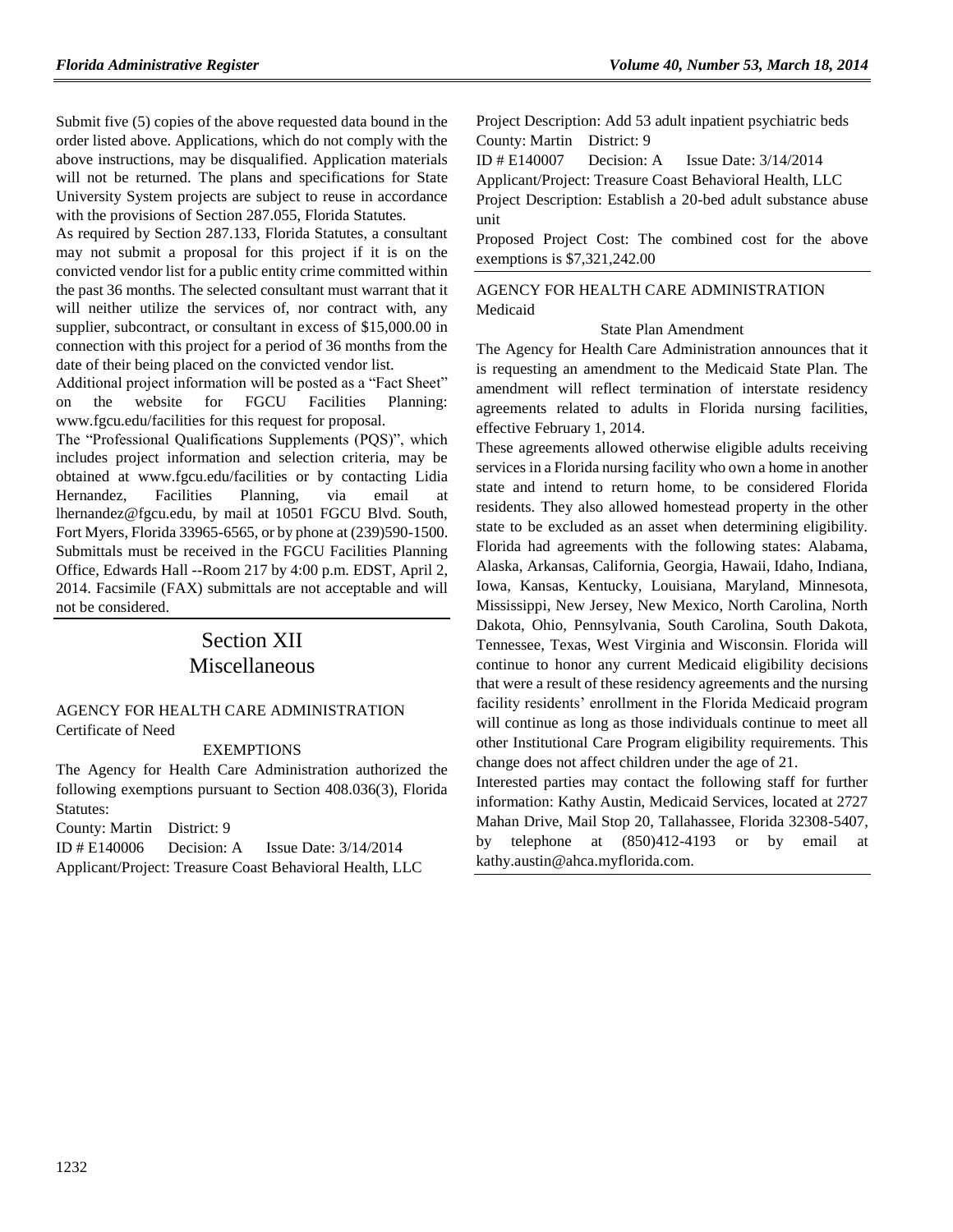## Section XIII Index to Rules Filed During Preceeding Week

### RULES FILED BETWEEN MARCH 10, 2014 AND MARCH 14, 2014

| Rule No. | File Date | Effective | Proposed | Amended  |
|----------|-----------|-----------|----------|----------|
|          |           | Date      | Vol./No. | Vol./No. |

#### **DEPARTMENT OF AGRICULTURE AND CONSUMER SERVICES**

#### **Division of Standards**

| 5F-2.001 | 3/14/2014 | 4/3/2014 | 40/13 |
|----------|-----------|----------|-------|
|          |           |          |       |

#### **DEPARTMENT OF EDUCATION**

| <b>State Board of Education</b> |           |          |       |  |
|---------------------------------|-----------|----------|-------|--|
| 6A-1.09441                      | 3/13/2014 | 4/2/2014 | 40/35 |  |

#### **WATER MANAGEMENT DISTRICTS**

|  |  |  |  | <b>St. Johns River Water Management District</b> |  |
|--|--|--|--|--------------------------------------------------|--|
|--|--|--|--|--------------------------------------------------|--|

| 40C-8.031 | 3/14/2014 | 4/3/2014 | 40/19 |
|-----------|-----------|----------|-------|
|           |           |          |       |

## **DEPARTMENT OF THE LOTTERY**

| 53ER14-17 | 3/11/2014 | 3/11/2014 | 40/50 |
|-----------|-----------|-----------|-------|
| 53ER14-18 | 3/13/2014 | 3/13/2014 | 40/51 |
| 53ER14-19 | 3/13/2014 | 3/13/2014 | 40/51 |
| 53ER14-20 | 3/13/2014 | 3/13/2014 | 40/51 |

### **AGENCY FOR HEALTH CARE ADMINISTRATION**

#### **Medicaid**

59G-4.205 3/12/2014 4/1/2014 40/05

#### **DEPARTMENT OF BUSINESS AND PROFESSIONAL REGULATION**

#### **Board of Architecture and Interior Design**

| 61G1-21.006 3/13/2014 | 4/2/2014 | 40/11 |
|-----------------------|----------|-------|
| 61G1-24.004 3/13/2014 | 4/2/2014 | 40/11 |

#### **Florida Building Commission**

| 61G20-3.001 3/12/2014 | 4/1/2014 | 39/241 |
|-----------------------|----------|--------|
| 61G20-3.002 3/12/2014 | 4/1/2014 | 39/241 |

#### **Board of Accountancy**

| 61H1-39.005 3/13/2014 | 4/2/2014 | 39/226 |
|-----------------------|----------|--------|
|                       |          |        |

## **DEPARTMENT OF HEALTH**

## **Division of Medical Quality Assurance**

| 64B-1.001 | 3/10/2014 | 3/30/2014 | 39/237 |
|-----------|-----------|-----------|--------|
| 64B-1.002 | 3/10/2014 | 3/30/2014 | 39/237 |

| Rule No.  | File Date | Effective<br>Date | Proposed<br>Vol./No. | Amended<br>Vol./No. |
|-----------|-----------|-------------------|----------------------|---------------------|
| 64B-1.003 | 3/10/2014 | 3/30/2014         | 39/237               |                     |
| 64B-1.006 | 3/10/2014 | 3/30/2014         | 39/237               |                     |
| 64B-1.007 | 3/10/2014 | 3/30/2014         | 39/237               |                     |
| 64B-1.012 | 3/10/2014 | 3/30/2014         | 39/237               |                     |
| 64B-2.003 | 3/10/2014 | 3/30/2014         | 39/237               |                     |
|           |           |                   |                      |                     |

## **Board of Massage Therapy**

| 64B7-24.018 3/12/2014 | 4/1/2014 | 40/22 |
|-----------------------|----------|-------|
| 64B7-24.020 3/12/2014 | 4/1/2014 | 40/23 |

#### **Board of Physical Therapy Practice**

| 64B17-1.005 3/10/2014 | 3/30/2014 | 40/18 |
|-----------------------|-----------|-------|
| 64B17-7.004 3/10/2014 | 3/30/2014 | 40/16 |

#### **Impaired Practitioners Program**

| 64B31-10.002.3/10/2014 | 3/30/2014 | 39/237 |
|------------------------|-----------|--------|
| 64B31-10.0033/10/2014  | 3/30/2014 | 39/237 |
| 64B31-10.004 3/10/2014 | 3/30/2014 | 39/237 |

#### **FISH AND WILDLIFE CONSERVATION COMMISSION**

### **Freshwater Fish and Wildlife**

| 68A-13.004 | 3/13/2014 | 7/1/2014 | 40/41 |
|------------|-----------|----------|-------|
| 68A-15.004 | 3/13/2014 | 7/1/2014 | 40/06 |
| 68A-15.006 | 3/13/2014 | 7/1/2014 | 40/06 |
| 68A-15.061 | 3/13/2014 | 7/1/2014 | 40/06 |
| 68A-15.062 | 3/13/2014 | 7/1/2014 | 40/06 |
| 68A-15.063 | 3/13/2014 | 7/1/2014 | 40/06 |
| 68A-15.064 | 3/13/2014 | 7/1/2014 | 40/07 |
| 68A-15.065 | 3/13/2014 | 7/1/2014 | 40/07 |
| 68A-17.004 | 3/13/2014 | 7/1/2014 | 40/07 |
| 68A-17.005 | 3/13/2014 | 7/1/2014 | 40/41 |
| 68A-24.002 | 3/13/2014 | 7/1/2014 | 40/07 |
| 68A-25.004 | 3/13/2014 | 4/2/2014 | 40/07 |
| 68A-25.032 | 3/13/2014 | 4/2/2014 | 40/07 |
|            |           |          |       |

#### **Marine Fisheries**

| 68B-14.0036 3/13/2014 | 3/13/2014 | 40/35 |
|-----------------------|-----------|-------|
|                       |           |       |

#### **DEPARTMENT OF FINANCIAL SERVICES Division of Worker's Compensation**

| 69L-22.001  | 3/11/2014 | 3/31/2014 | 40/12 |
|-------------|-----------|-----------|-------|
| 69L-22.002  | 3/11/2014 | 3/31/2014 | 40/12 |
| 69L-22.003  | 3/11/2014 | 3/31/2014 | 40/12 |
| 69L-22.0031 | 3/11/2014 | 3/31/2014 | 40/12 |
| 69L-22.004  | 3/11/2014 | 3/31/2014 | 40/12 |